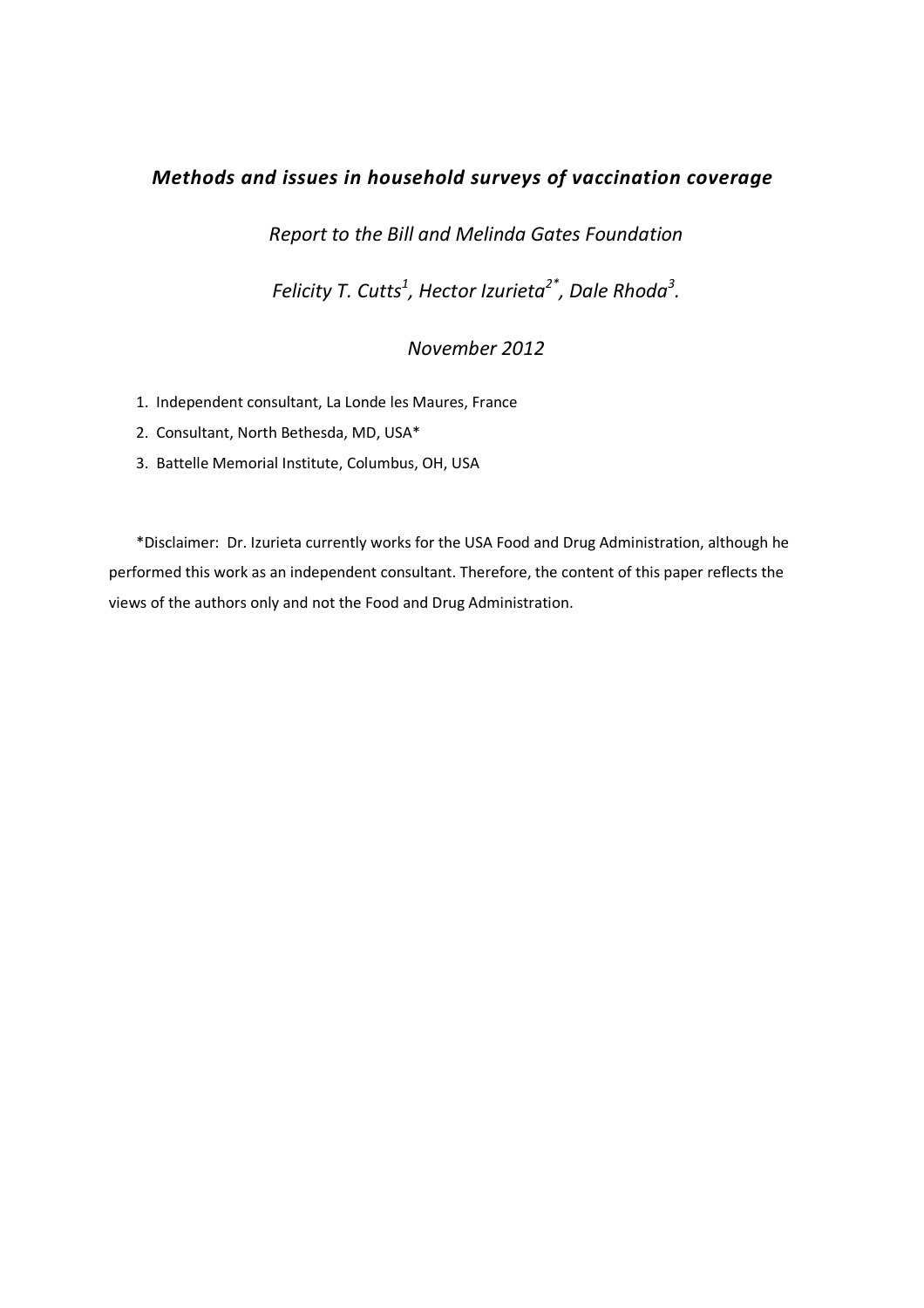# **Table of Contents**

| $1_{-}$        |                                                                                          |  |
|----------------|------------------------------------------------------------------------------------------|--|
| 1.1.           |                                                                                          |  |
| 1.2.           |                                                                                          |  |
| 1.3.           |                                                                                          |  |
| 1.3.1.         |                                                                                          |  |
| 1.3.2.         |                                                                                          |  |
| 2 <sub>1</sub> |                                                                                          |  |
| 2.1            |                                                                                          |  |
| 2.2.           |                                                                                          |  |
| 2.2.1.         | Accuracy and availability of data on the home-based vaccination record 16                |  |
|                | 2.2.2. Accuracy and availability of data on health facility (HF)-based records and their |  |
|                |                                                                                          |  |
| 2.2.3.         |                                                                                          |  |
| 3.             |                                                                                          |  |
| 3.1.           |                                                                                          |  |
| 3.2.           |                                                                                          |  |
| 3.3.           |                                                                                          |  |
| 3.4.           | Cluster surveys: Design Effect (DEFF) & intracluster correlation coefficient (ICC)  24   |  |
| 3.5.           |                                                                                          |  |
| 3.6.           |                                                                                          |  |
| 4.             |                                                                                          |  |
| 5.             |                                                                                          |  |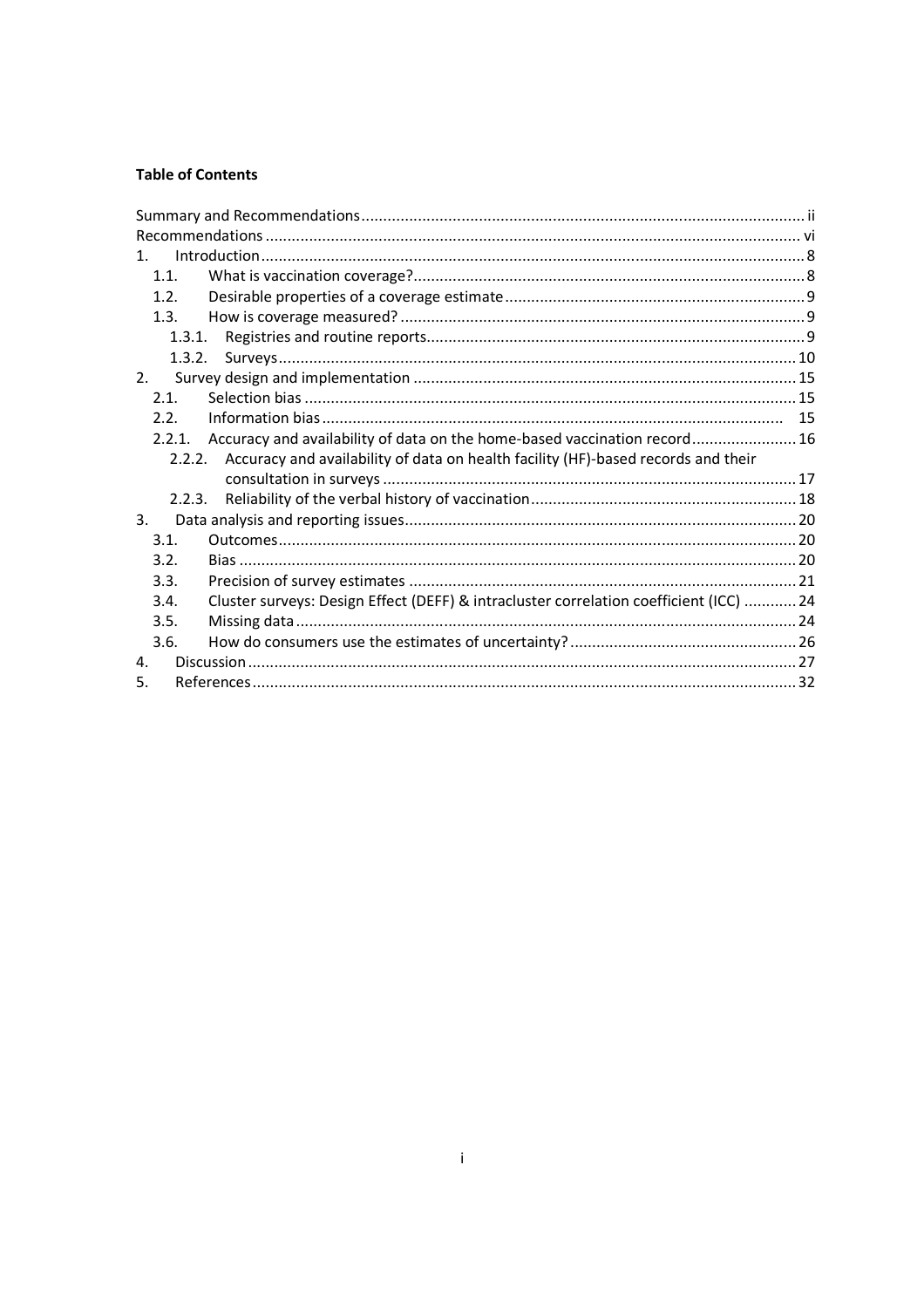#### Summary and Recommendations

The prevalence of vaccination, or vaccination coverage, is an important indicator of public health and of the effectiveness of a country's public health infrastructure. Conceptually, vaccination coverage is a straightforward proportion: the number of persons in the target population who have been vaccinated in a given time period divided by the total size of that population, usually expressed as a percentage.

In low- and middle-income countries two methods are commonly employed to estimate coverage: indirect inference from administrative reports and direct inference using survey sampling. The quality of reporting and of estimation of the target population varies widely, within and between countries, making those estimates difficult to compare or sometimes even believe. Well-designed and executed surveys offer the potential for more accurate and comparable results.

There are two large well-designed survey programs that report on vaccination coverage in low and middle-income countries: USAID's Measure Demographic and Health Survey (DHS) and UNICEF's Multiple Indicator Cluster Survey (MICS). Both are multi-purpose country-wide household surveys of several thousand households conducted every few years with vaccination coverage forming only a small part of the survey agenda. They use probability sampling, i.e., the units are selected with known and nonzero probabilities. Two other methods are often used in smaller surveys that may be focused solely on vaccination coverage: the Expanded Program on Immunization's (EPI) cluster survey and Lot Quality Assurance Sampling (LQAS). These may yield results that are more geographically specific, sometimes down to the level of the health district or catchment area. They are often focused on near-term decision-making and less concerned with being comparable over time and location.

Some surveys collect blood specimens and assess immunity directly using serological assays. Exactly what can be measured and what can be inferred varies from antigen to antigen. Sero-surveys have an important role to play in assessing public health risk, but they do not address the full range of questions about immunization program effectiveness that can be addressed with good survey data on who received which vaccines, and when. Sero-surveys and vaccination-coverage surveys are likely to complement each other for the foreseeable future.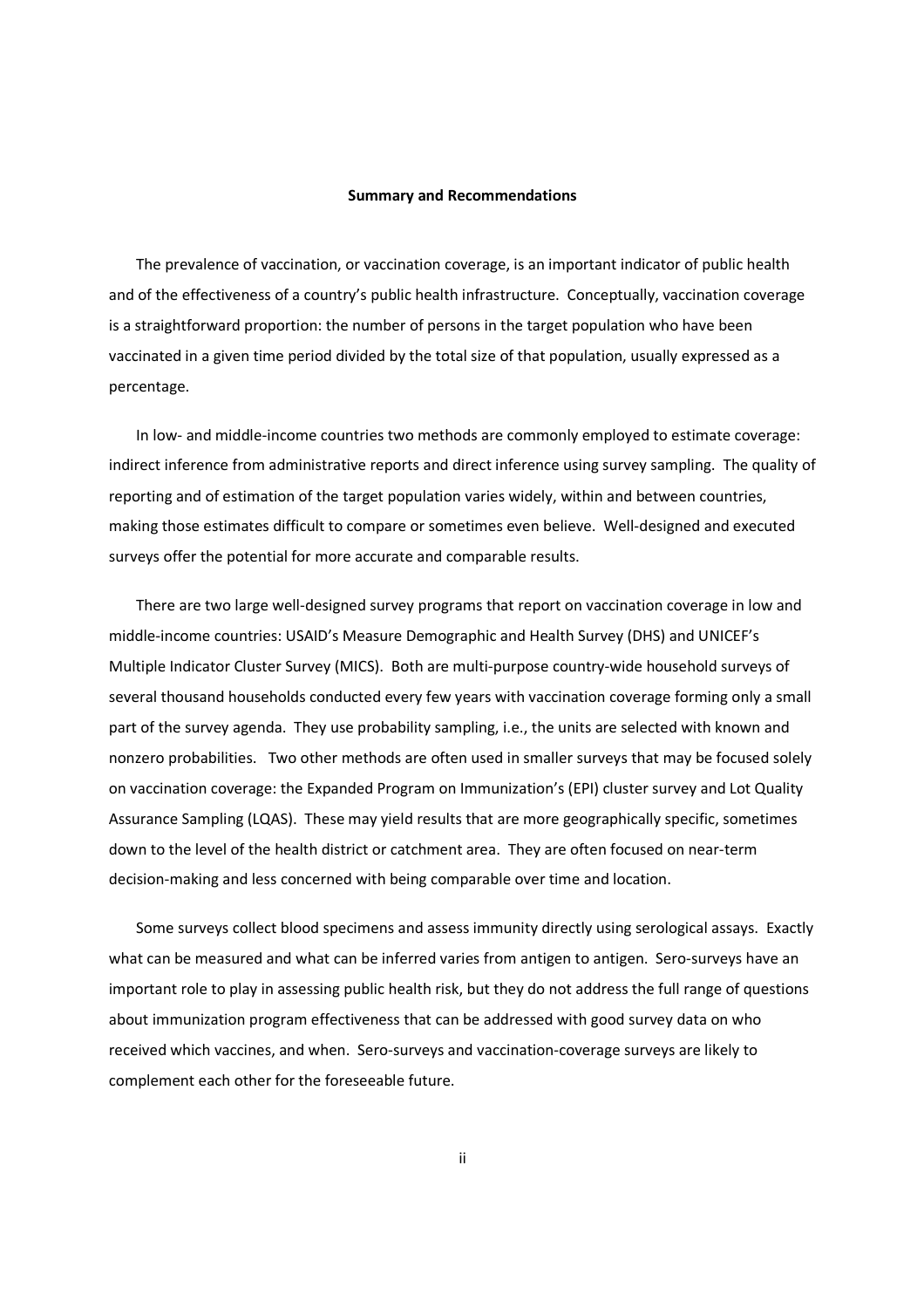Surveys measuring vaccination coverage and/or serological evidence of immunity are susceptible to a set of challenges that include selection bias and information bias, which cannot be solved by increasing the sample size, as well as the precision of the coverage estimate (i.e. the width of the confidence intervals), which is determined by the survey sample size and sampling method. Common sources of errors are summarized in the table.

Selection bias can occur when the list of eligible respondents (the survey frame) excludes subpopulations and/or when field procedures use non-probability sampling methods or substitute a sampled household with one which is easier to reach. The populations likely to be missed in a vaccination coverage survey are also likely to be missed by vaccination teams, so selection bias most often inflates coverage estimates.

Information bias occurs when a child's vaccination status is misclassified due to mistakes on the vaccination record, transcription of data from the record, the way the questions were presented or the guardian's recall for children without a written record. There has been substantial reliance on the guardian's recall in recent surveys. Information bias may become more likely in the future as immunization schedules become more complex and variable.

Selection bias and information bias can affect any type of survey irrespective of sampling method, and potentially could be greater for larger multi-purpose surveys with long questionnaires, where field workers may be more tempted to cut corners, unless extremely good supervision and quality control are in place. Survey methods review should include questions such as: what proportion of the results was obtained from vaccination records as opposed to caregiver recall? How were missing data handled in the analysis? Were homes of absent responders revisited or replaced? How much opportunity did data collection teams have to select which homes and individuals entered the sample? The answers to questions like these help classify likely biases associated with a survey and help the person interpreting the results gauge whether any strong biases are likely to lead to the coverage being over- or underestimated.

 It is common to focus on the point estimate from the survey – the proportion of children who are estimated to be covered, but it is also important a) to consider uncertainty due to sampling design, which is expressed using a confidence interval, and b) to consider potential biases, which are not quantified, but must be inferred from what one reads about the survey protocol and its implementation.

iii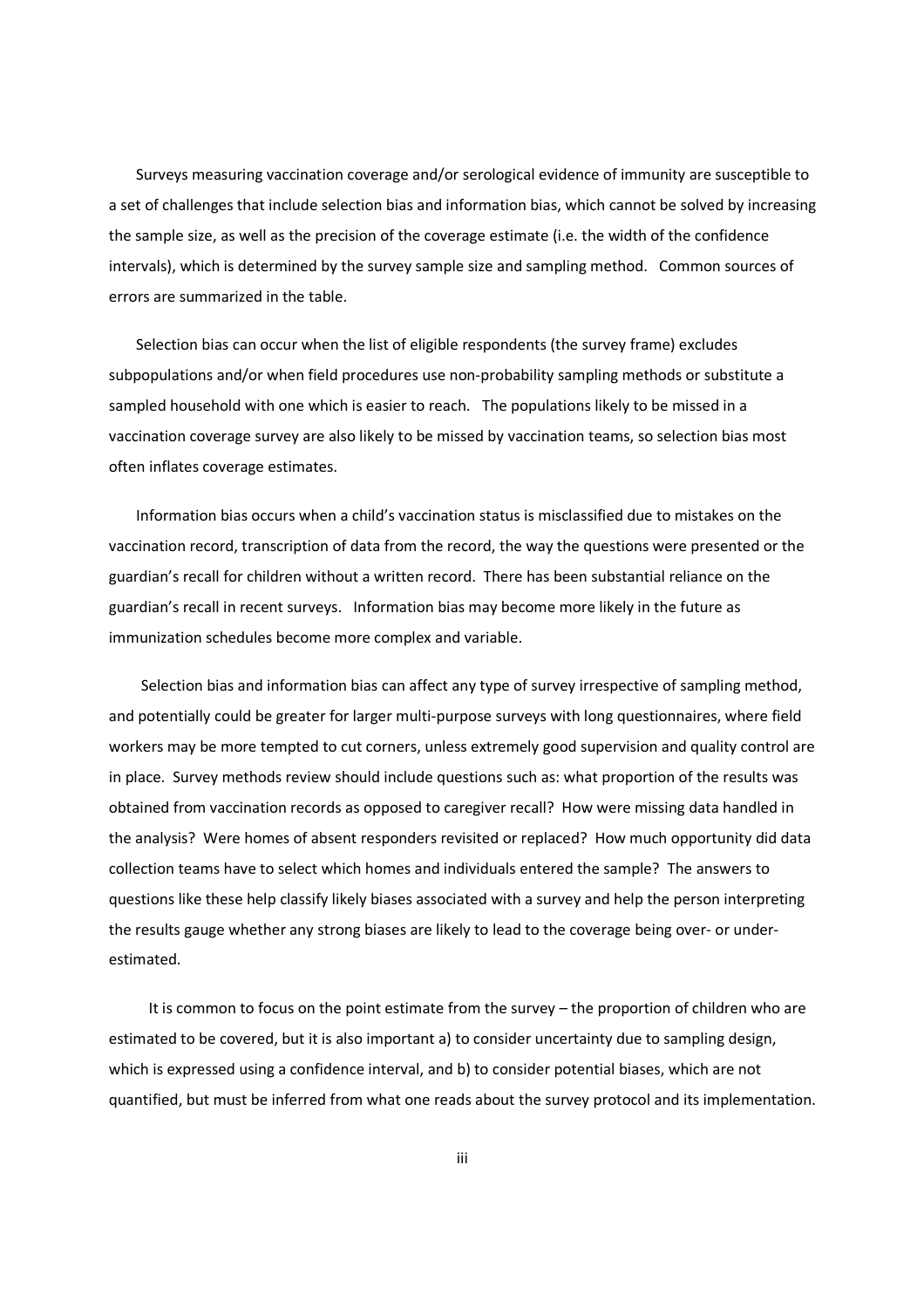# Table: Main potential sources of error and strategies to minimize them in population-based

# surveys measuring vaccination coverage

| Source of error                                              | Effect of error on results                                                                                                                                              | Strategies to minimise error                                                                                                                                                                                                                                                                                                                                                                                                                                                                                 |
|--------------------------------------------------------------|-------------------------------------------------------------------------------------------------------------------------------------------------------------------------|--------------------------------------------------------------------------------------------------------------------------------------------------------------------------------------------------------------------------------------------------------------------------------------------------------------------------------------------------------------------------------------------------------------------------------------------------------------------------------------------------------------|
| a. Random error                                              |                                                                                                                                                                         |                                                                                                                                                                                                                                                                                                                                                                                                                                                                                                              |
| Sampling error                                               | Reduces precision                                                                                                                                                       | Choose optimum sample design (e.g., number and size of<br>clusters) and adjust sample size to achieve desired precision<br>while retaining budgetary and logistical practicality                                                                                                                                                                                                                                                                                                                             |
| b. Systematic error                                          |                                                                                                                                                                         |                                                                                                                                                                                                                                                                                                                                                                                                                                                                                                              |
| Selection bias<br>- sampling frame                           | Depends on size of<br>excluded population and<br>difference in uptake of<br>vaccination between<br>those excluded and<br>included                                       | Use most recent census data available<br>Assess likelihood of census projections reflecting reality and<br>update census if necessary<br>If large populations have been excluded (e.g., security<br>constraints at time of census) consider special efforts to include<br>them                                                                                                                                                                                                                               |
| Selection bias                                               | Non-probabilistic                                                                                                                                                       | Use probability sampling method (plan time for listing of                                                                                                                                                                                                                                                                                                                                                                                                                                                    |
| - sampling                                                   | sampling may lead to                                                                                                                                                    | households within selected clusters)                                                                                                                                                                                                                                                                                                                                                                                                                                                                         |
| procedures                                                   | bias in either direction                                                                                                                                                | Use appropriate weighting in analysis                                                                                                                                                                                                                                                                                                                                                                                                                                                                        |
| Selection bias<br>poor field<br>$\overline{a}$<br>procedures | Most likely to lead to<br>upward bias in coverage<br>results                                                                                                            | Pre-select households and ensure strict supervision<br>Conduct survey at time of year and of day when people most<br>likely to be available<br>Work with communities to enhance survey participation rates<br>Conduct revisits as necessary to locate caregivers and HBRs<br>Do not substitute households.                                                                                                                                                                                                   |
| Information bias<br>Lack of HBR<br>or poorly<br>filled HBR   | Bias in coverage results<br>may under-estimate or<br>over-estimate coverage<br>depending on how<br>missing data are handled<br>and how HBRs are read<br>by enumerators. | Public health programs need to educate families to retain HBRs<br>and improve primary recording of vaccination data<br>Publicise reminders about HBRs prior to survey (e.g., during<br>household listing step)<br>Allow time for mothers to look for HBR, revisit if necessary<br>Include younger age groups in surveys and measure age-<br>appropriate vaccination coverage<br>Include questions as to condition of HBR and checks for errors<br>Seek Health Facility-based records on children without HBR |
| Information bias                                             | Most likely to bias infant                                                                                                                                              | Ensure interviewers maintain neutral attitude                                                                                                                                                                                                                                                                                                                                                                                                                                                                |
| Inaccurate<br>verbal history                                 | coverage upwards as<br>mothers may feel<br>pressure to say their                                                                                                        | Give time to mothers to respond<br>Shorter questionnaires likely to have less interviewee fatigue<br>Standardize questions, use visual aids, close supervision                                                                                                                                                                                                                                                                                                                                               |
|                                                              | children have been<br>vaccinated.<br>For TT in adult women,<br>verbal history usually<br>under-estimates % of                                                           | For TT, ask careful questions about all TT doses received in<br>previous and current pregnancies and in campaigns (but this still<br>does not account for DTP received in infancy). Sero-surveys play                                                                                                                                                                                                                                                                                                        |
|                                                              | women protected.                                                                                                                                                        | a useful role to measure prevalence of protection                                                                                                                                                                                                                                                                                                                                                                                                                                                            |
| Data transcription                                           | May increase data                                                                                                                                                       | Conduct close supervision                                                                                                                                                                                                                                                                                                                                                                                                                                                                                    |
| and data entry                                               | classed as missing.                                                                                                                                                     | Conduct range and consistency checks while enumerators can                                                                                                                                                                                                                                                                                                                                                                                                                                                   |
| errors<br>Missing data                                       | Can bias coverage results<br>If non-random, biases<br>results, often upwards                                                                                            | revisit household if necessary to correct data<br>Conduct high-quality planning, training and supervision to<br>reduce missing data<br>Include appropriate statistical adjustment for missing data                                                                                                                                                                                                                                                                                                           |

Notes: HBR = Home-based record; TT = tetanus toxoid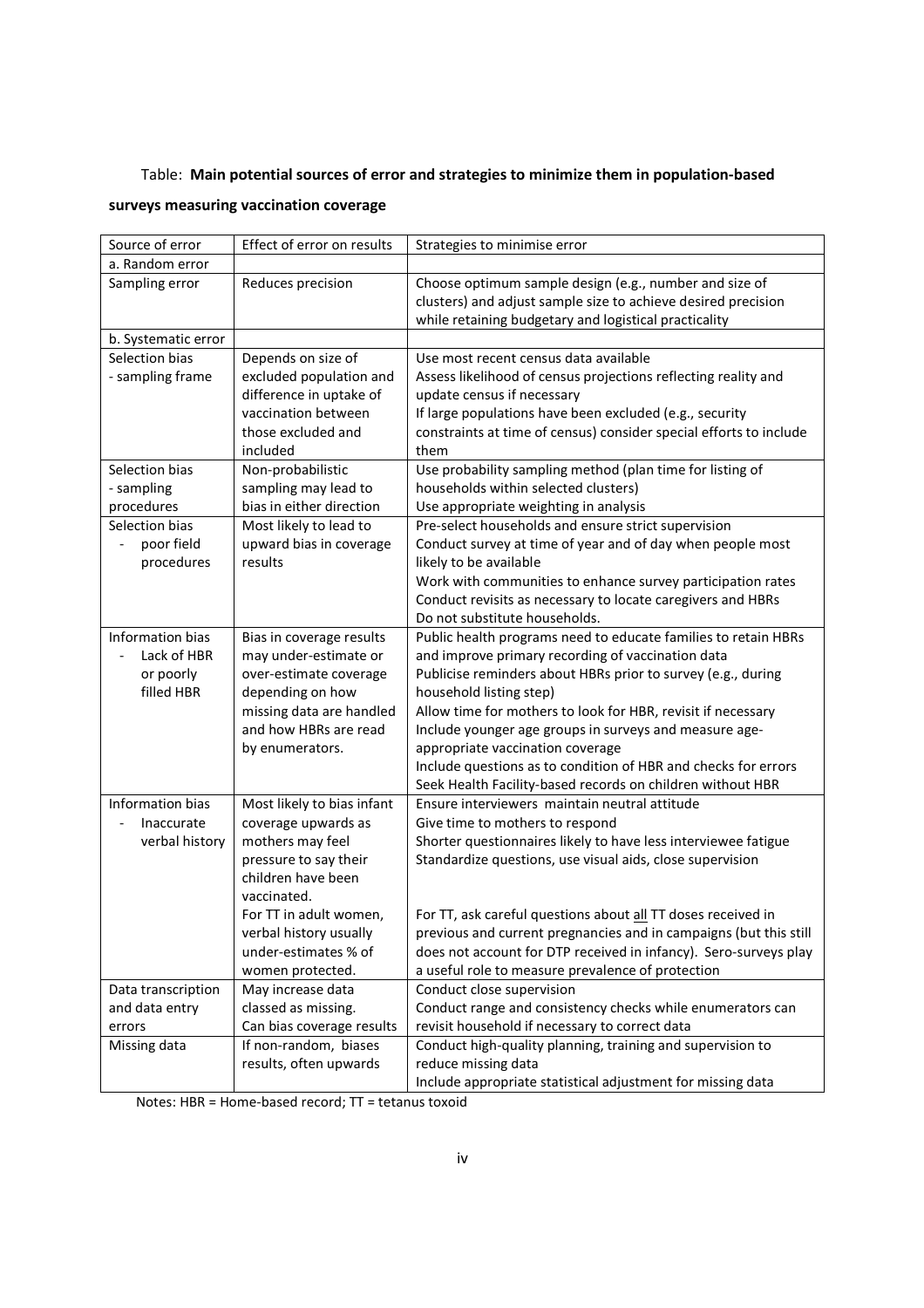When deciding which survey methodology is the most appropriate, decision makers should consider not only the specific information needed but also the speed with which the information is required. For instance, if the priority is to evaluate the success or failure by local area of a Measles/Rubella vaccination campaign while field operations are ongoing in that area, the survey design needs to take into account the potential tradeoffs between timeliness, precision, and ability to reduce bias.

In conclusion, while it is critical to recognize the limitations of coverage as the sole indicator of program success, there is great potential to use even imperfect coverage data together with other program indicators to improve program management at local level. For global policy-making, it is essential to assess the potential for bias in coverage estimates from whatever source and to pay attention to the confidence intervals, not only the point estimates, when using results. As a measure of population protection, coverage is limited by assumptions about vaccine effectiveness and thus is helpful but not sufficient, and additional information e.g., from effective vaccine management assessments, surveillance, outbreak investigations and special studies is needed to obtain a fuller picture of program impact. For some vaccines, biomarkers are already available which can be used to measure the prevalence of immunity in the target population while for others, better biomarkers are needed. There is currently tension between performance-based financing (PBF) systems which reward high coverage and efforts to improve the quality of coverage measurement. It is time to reward actions which improve the quality of data and not only a country's apparent coverage achievements.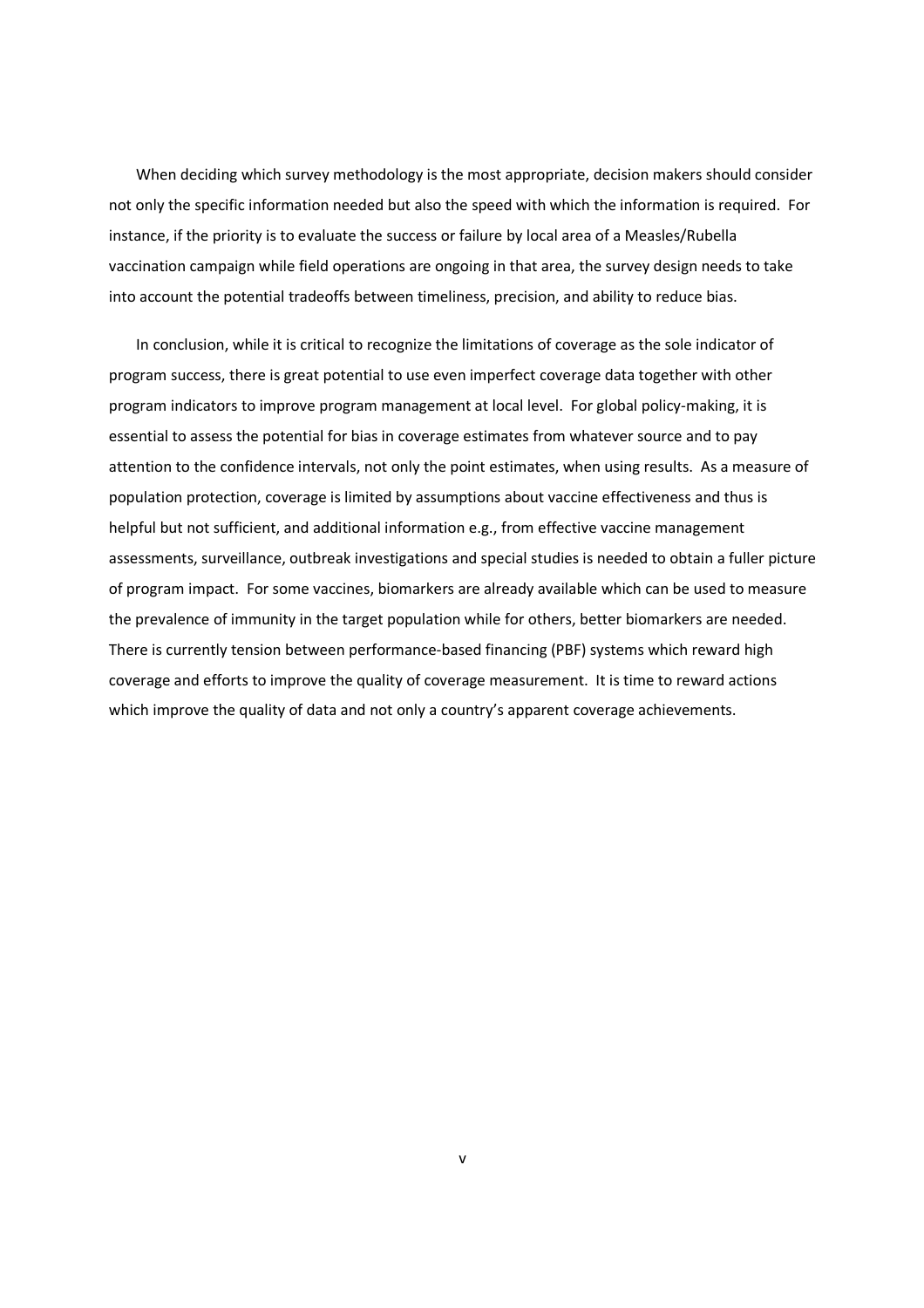#### Recommendations

- 1. Vaccination coverage should not be used alone as an indicator of program success as it does not necessarily equate to population protection. Action is needed by partners and country immunization programs to improve the interpretation and use of coverage data together with data on other indicators to improve program performance, e.g.:
	- Coverage of each vaccine and dropout rates overall and among key subgroups
	- Timeliness of vaccination (receipt of vaccines within e.g. one month of recommended age)
	- Quality of vaccination (controlled temperature chain, safe injections, waste disposal)
	- Missed opportunities and strategies to reduce them
	- Disease surveillance & outbreak investigation (cases by age, vaccination status, time and place, surveillance quality indicators)
- 2. To reduce bias in coverage measurement by any method, primary recording of vaccination data must be improved. In the long term this will involve digital recording and data transmission. In the shortmedium term in low income countries, paper-based recording must be improved. Record design will need to evolve rapidly to accommodate new and underutilised vaccine introduction and to allow recording of doses administered through Periodic Intensifications of Routine Immunization.
- 3. When surveys are conducted, efforts to ensure high-quality data must be made, including:
	- Using a probability sampling design (this requires a step of household listing prior to taking the sample)
	- Assessing the potential importance of populations who may have been missed in the sampling frame, e.g., those living in insecure areas; those living in temporary shelters; unofficial migrants. Surveys which aim to assess equity in coverage will generally need to make special efforts to reach such sub-populations.
	- Surveying children less than one year of age as well as those aged 12-23 months. Records are more likely to be available for younger children allowing assessment of indicators for which complete information on dates of birth and of vaccination are needed, e.g. median age at starting the vaccine series, proportion receiving a dose within one month of the recommended age. Furthermore, action can be taken (e.g., referral to the nearest health facility or outreach site) to increase coverage among those who are behind on vaccinations.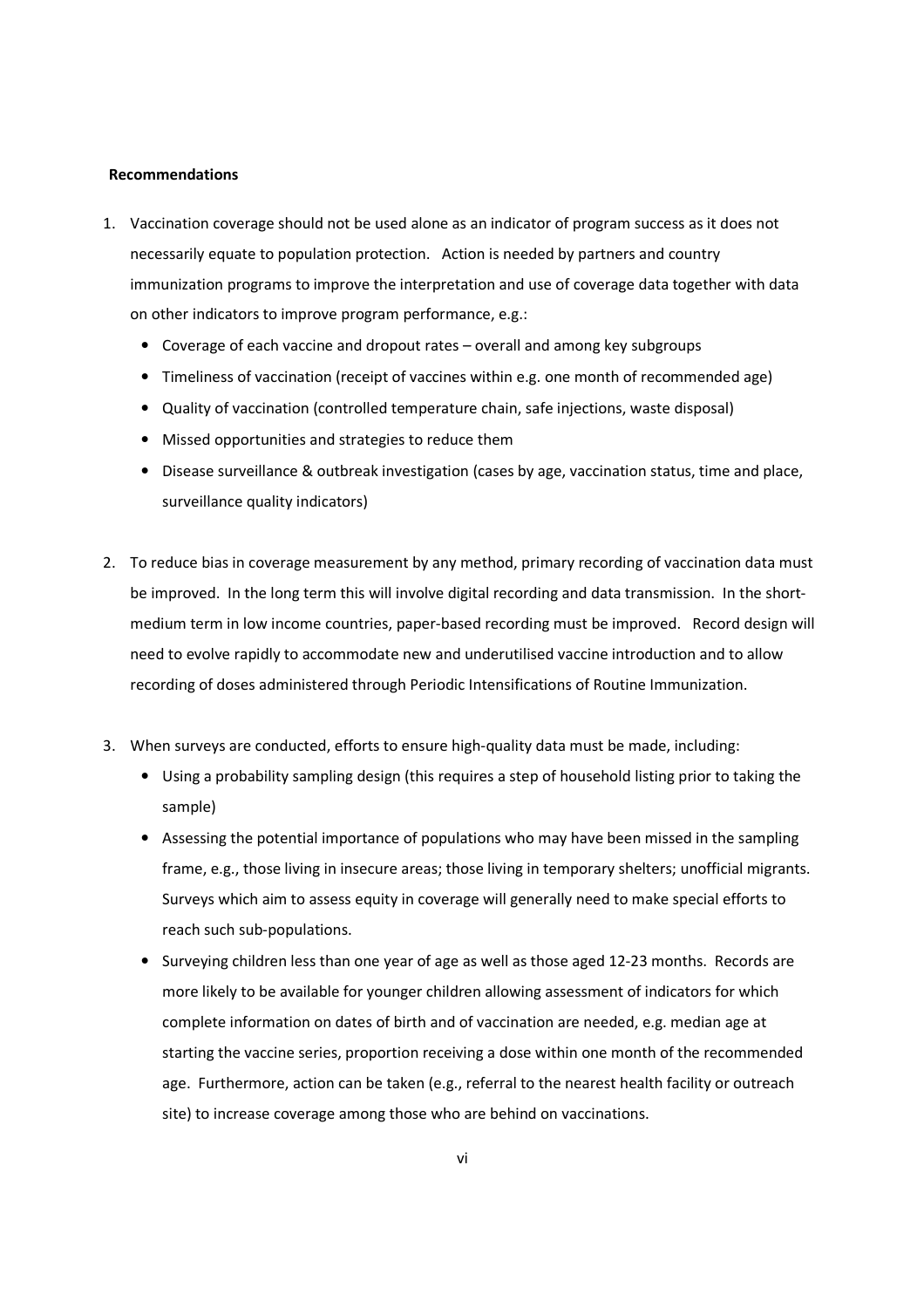- Conducting revisits to households where a responsible adult is not available or the home-based record is not available but known to exist (e.g. is locked away temporarily)
- Seeking health-facility based records for children whose home-based record is unavailable
- Allowing adequate time for planning the survey, developing standard operating procedures and training interviewers
- Conducting close supervision of field activities
- Using high-quality data management and verification procedures
- 4. Assessment of the potential magnitude of bias in surveys is needed before results are interpreted. Quality control criteria leading to a decision to use or not results from surveys at national or global levels should be developed, endorsed by partners and ideally incorporated into the WUENIC process.
- 5. Partners should be encouraged to consider uncertainty in the coverage estimates when basing decisions such as PBF on coverage.
- 6. At sub-national level, ad-hoc sample surveys can be conducted but a more interesting alternative could be to conduct a rolling census of districts or sub-district, beginning with those considered to have high risk of low coverage. The census would obtain data on both the denominator and the vaccination status of children aged less than 2 years, and children behind on vaccination would be immediately referred for vaccination. Cohort analyses of vaccination coverage can then be conducted. This would be a prelude to development of digital registries, where such a rolling census would be one means of ensuring that registries capture all children in the area. We recommend evaluation of this approach in urban and rural areas of at least 2 countries.
- 7. Actions which will transform coverage measurement in the longer term include:
	- Roll-out digital recording of vaccination on clinic-based and national registries (i.e. building on work by Optimize and others; enrolment can be via birth registration and at first vaccination).
	- Work with vaccine manufacturers to incorporate bar-codes as well as heat- and freeze- indicators on vaccine vials to facilitate digital recording.
	- Evaluate the potential use of improved biomarkers to assess program effectiveness.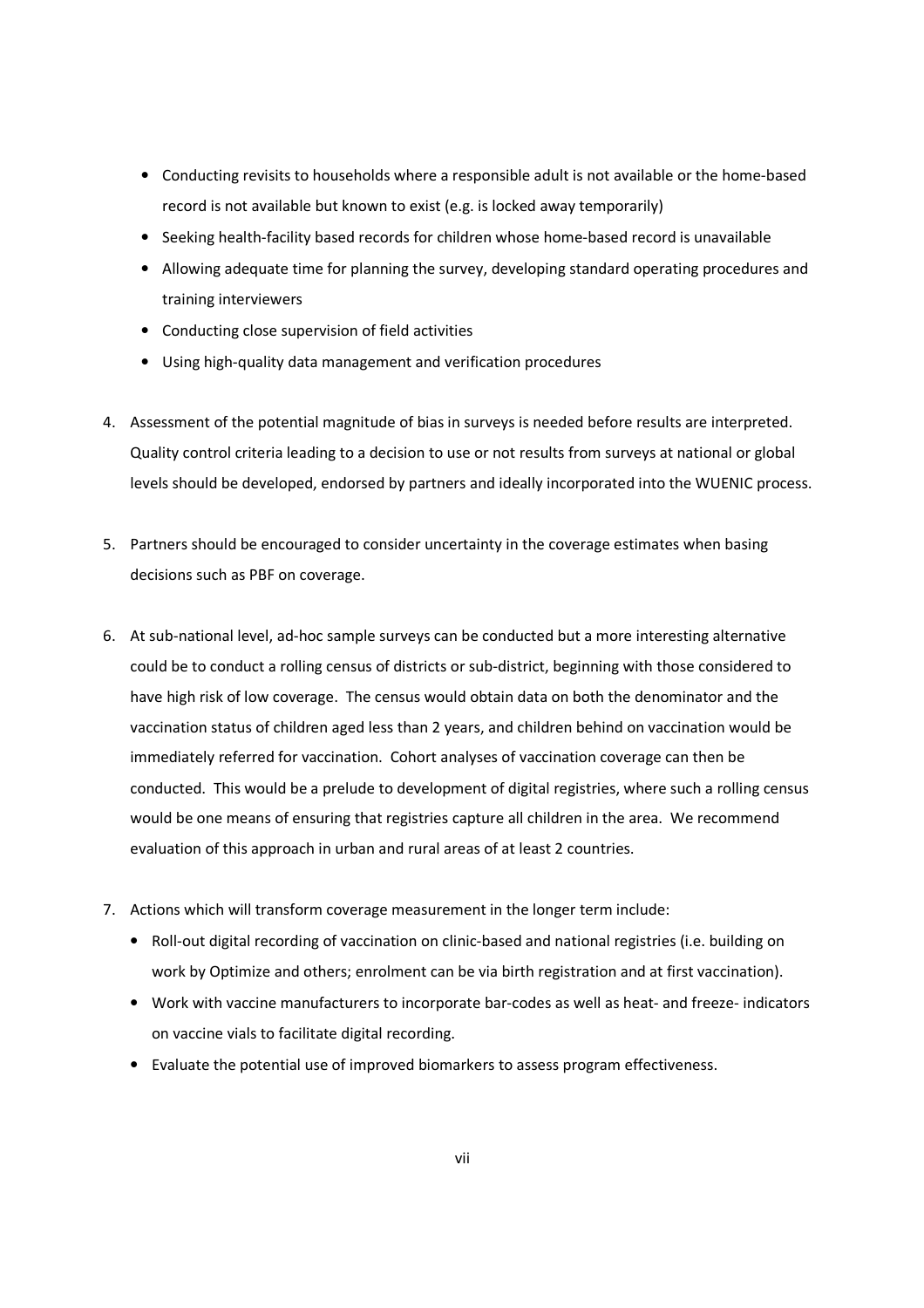# 1. Introduction

The percentage of a population which has been vaccinated, called vaccination coverage, is an imperfect but helpful measure of public health and program effectiveness. Most importantly, it is a proxy for the prevalence of immunity and protection from risk from vaccine-preventable diseases (when combined with assumptions on vaccine effectiveness). Furthermore, it is a helpful measure to mark progress toward goals and targets, identify populations that are un- or under-vaccinated, infer that vaccines were used responsibly, and to measure the effectiveness of vaccination programs or even individual campaigns or vaccination teams. (Hadler, Dietz et al. 2008) Vaccination coverage is a tracer condition for results-based financing (RBF) (Brenzel et al 2009), an indicator of eligibility for Millennium Challenge Account Assistance (Millenium Challenge Corporation 2011), and a criterion for support for introduction of new vaccines – from 2012 onwards, countries who wish to receive GAVI support with the introduction of new vaccines need to have DTP3 coverage above 70%. (GAVI 2012a) Making funding decisions contingent on coverage potentially incentivises inflation of coverage figures, and there is wide recognition of the need to improve the reliability of coverage data. (Murray, Shengelia et al. 2003; Lim, Stein et al. 2008)

In this report we review coverage estimation methods, giving most attention to survey-based methods used in low and middle-income countries, which are often held as the "gold standard" source of coverage data , but which are subject to several sources of error that are important to be aware of and minimise. (Murray, Shengelia et al. 2003) We focus on evaluation of coverage of the routine immunization program but discuss some trade-offs which may be needed for evaluation of campaigns. We highlight potential pitfalls in surveys and propose strategies to improve coverage measurement, to inform public health practitioners and researchers who design and implement surveys as well as Ministry of Health officials and donors who interpret and use data from surveys.

#### 1.1. What is vaccination coverage?

Conceptually, vaccination coverage is a straightforward proportion: the number of persons in the target population who have been vaccinated in a given time period divided by the total size of that population, usually expressed as a percentage. In low and middle-income countries, it is most often measured among children aged 12-23 months, the youngest annual cohort old enough to have completed the primary immunization series. Coverage is measured for each dose of each vaccine in the national immunization schedule, as well as the proportion of the population that has received all the indicated vaccines ("fully vaccinated child").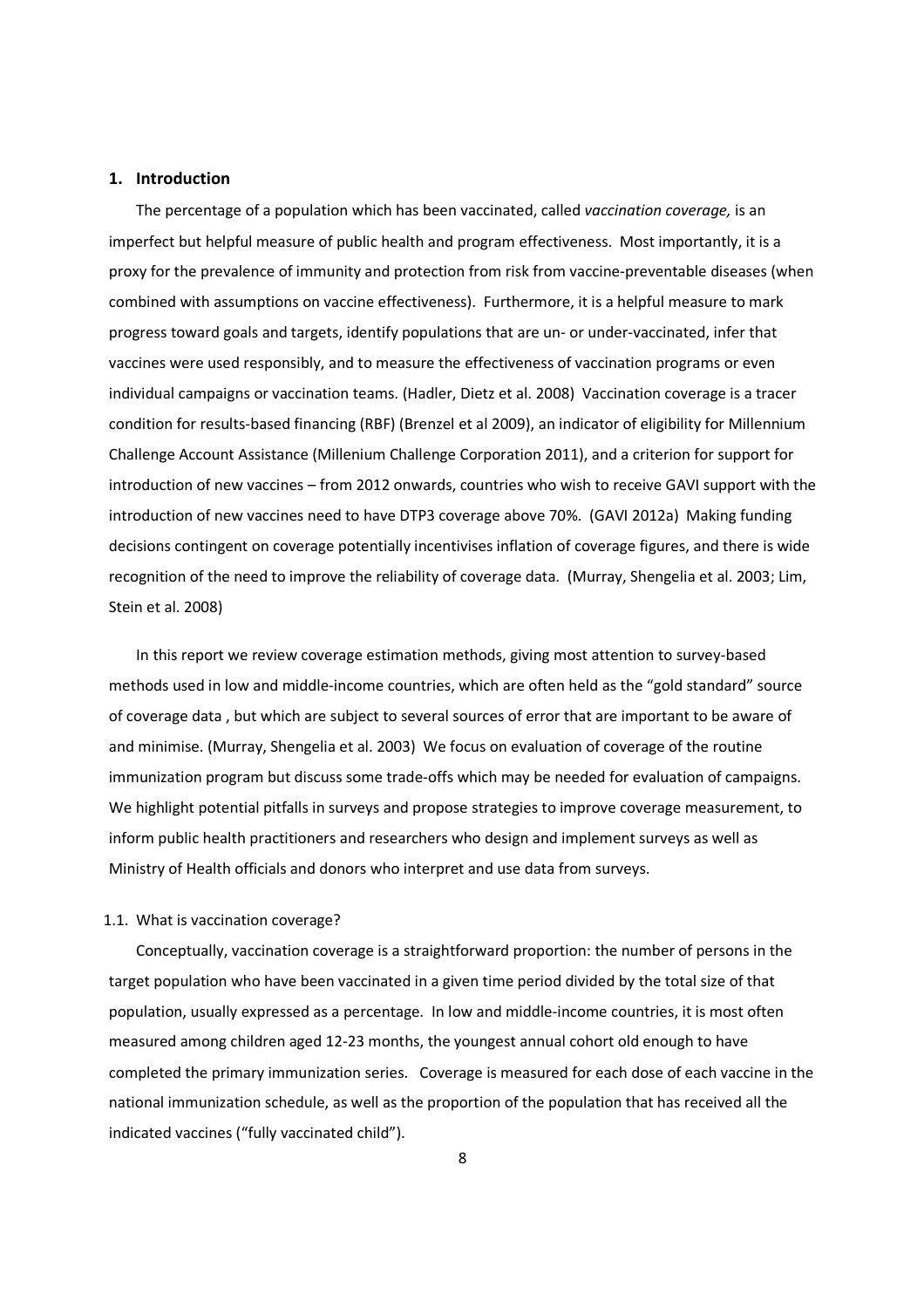# Coverage (%) = # doses administered\*100 # individuals

#### – denominator: target population during the period of interest

– numerator: number of doses of each antigen-dose combination administered to the target population during the period of interest

#### 1.2. Desirable properties of a coverage estimate

 A helpful estimate should be well-defined, accurate, precise, geographically specific, current, and comparable to other estimates over time or location. Survey designers need to know the end-users' perspectives, for instance, about how precise is precise enough, or how geographically-specific is specific enough. For example, program managers at local level usually require data quickly to help guide their actions, whereas at global level, more precise estimates are desired but longer delays are accepted before results are available to monitor overall progress towards global goals.

#### 1.3. How is coverage measured?

Vaccination coverage is estimated either using available administrative data (routine reports and registries) or by conducting a survey. In some cases, administrative data are considered alongside survey data when these are available, to try to gain a comprehensive perspective, e.g., as done in the WHO-UNICEF coverage estimates (WUENIC) (Burton, Monasch et al. 2009).

## 1.3.1. Registries and routine reports

The reference standard for continuous administrative monitoring of vaccination coverage is based on a birth- and/or vaccination register aiming to document vaccination of each individual in each entire birth cohort. Denominators may derive from the same registry or from a separate vital statistics system. When well implemented they can provide data for coverage measurement and program management activities such as vaccine supply monitoring and requisitions, listing children due vaccines and sending reminders. Challenges include accounting for migration within and between countries, ensuring complete birth registration and reporting from public and private vaccination providers, avoiding record duplication and ensuring continuity after organizational changes e.g. changes in district boundaries. Registries have been used mostly in industrialized countries including some middle-income countries. (Ronveaux, Arrieta et al. 2009; Hull, Dey et al. 2011) Pilot studies of the use of registries are ongoing in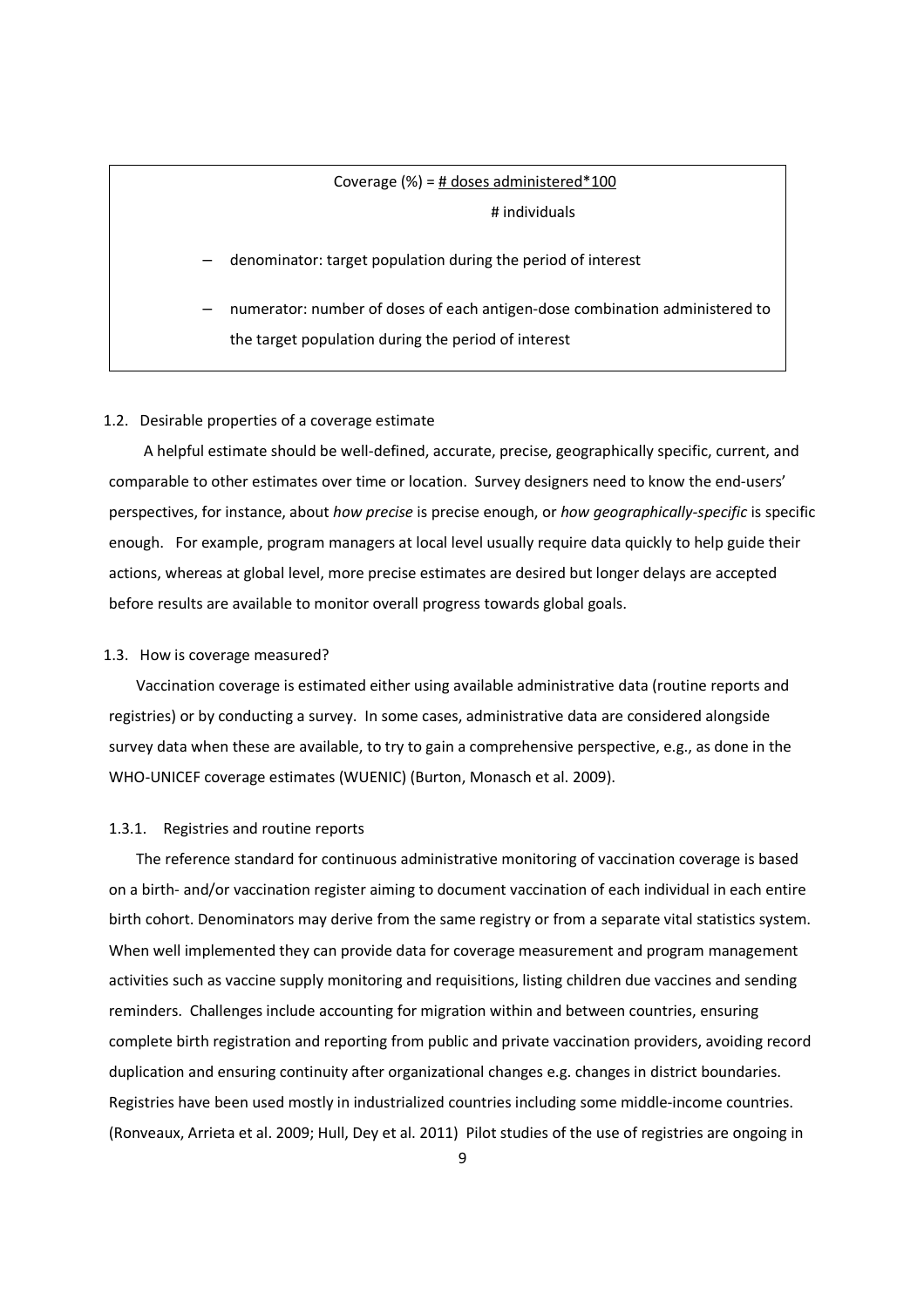low and middle-income countries including Albania, Guatemala, India and Vietnam (PATH 2012) and in the long-term they are likely to be the best way to obtain continuous data for coverage measurement and program management.

More commonly, a rough estimate of vaccination coverage is calculated using aggregate reported data on the number of doses of each vaccine administered to children in the target age group in a given time period in the numerator and target population estimates in the denominator. (Hadler, Dietz et al. 2008) In many countries, however, the quality of reporting is low, numerators may be either inflated e.g., due to including doses outside the recommended age range, or too low e.g., if private practitioners do not report, and denominators are grossly inaccurate (Lim, Stein et al. 2008; Bosch-Capblanch, Ronveaux et al. 2009). Hence, wherever possible other data sources such as surveys are considered in the WHO-UNICEF coverage estimates (WUENIC) process . (Burton, Monasch et al. 2009)

### 1.3.2. Surveys

In this section we briefly describe four types of surveys that are commonly employed to estimate vaccination coverage. Two (DHS & MICS) are very large, multi-purpose surveys which are admirably comparable across time and location, and the other two (EPI cluster, and Lot Quality Assurance Sampling (LQAS)) are employed usually for more focused, timely, tactical purposes at national and subnational levels. Features of these surveys are compared in Table 1.

The MEASURE Demographic and Health Survey (DHS) is a household survey conducted in developing countries with funding from the United States Agency for International Development (USAID). It uses a standardized multi-stage cluster sampling design and standardized questionnaires to obtain data on a wide range of topics related to population health and nutrition. (Rutstein and Rojas 2006) Surveys are repeated in DHS countries about every five years with interim measures of important indicators. Data and reports from DHS surveys are freely available, with preliminary reports available about 3 months after survey completion and final reports after a longer time delay. (Measure DHS 2012)

The United Nations Children's Fund (UNICEF) Multiple Indicator Cluster Survey (MICS) is another household survey. MICS have been conducted multiple times in over 60 countries since 1995. Its design is very similar to DHS although in the past it allowed more flexibility in sampling method. MICS surveys, datasets, and reports are freely available. (Ahmed, Ali et al. 2009; UNICEF 2012) Currently, the fourth round of MICS is in progress, with results from all 65 surveys expected before the end of 2012.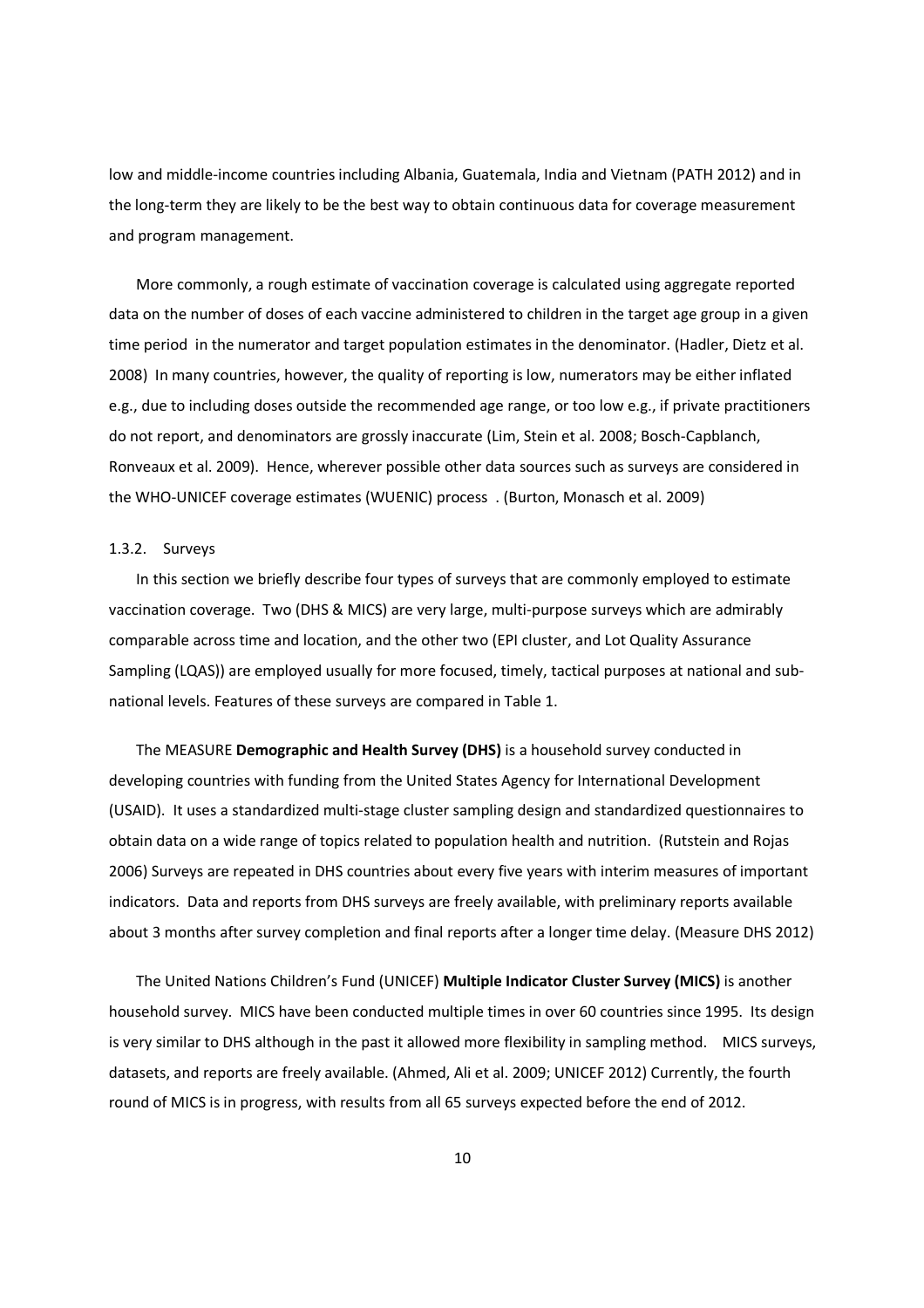Both DHS and MICS are probability sample surveys, that is one in which households have known and nonzero probabilities of being selected. They aim to be representative of the entire population of a country. They use a "standard segment" sampling design, as follows:

- Three-stage sampling; can have implicit stratification (which is achieved by ordering the list of census enumeration areas (EAs) according to desired strata, e.g.,first list urban then rural areas)
- Selection of enumeration areas by probability proportional to estimated size (PPES) sampling
- Mapping and segmentation in larger EAs with more than one standard segment (a "standard segment" is a population of about 500 persons)
- Selection of one segment at random (in small EAs, the segment is the EA)
- Listing of households in sample segments
- Systematic random selection of sample households in segments, usually with a country-wide total of at least 4,000 households.

The World Health Organization's Expanded Programme on Immunization (EPI) Cluster Survey was developed in the late 1970's as a practical tool to provide a quick estimate of coverage to within +/- 10 percentage points of the point estimate, in 12-23 month old children and their mothers with a modified cluster design of 30 clusters and a non-probability sample of seven children in each cluster using the "random walk" method. (Henderson and Sundaresan 1982) This survey is widely used at national and sub-national levels but there is no central database of results so the total number of surveys conducted is unknown. Several adaptations have been evaluated to incorporate probability sampling at the final stage (Turner, Magnani et al. 1996; Milligan, Alpha et al. 2004; Myatt, Feleke et al. 2005; Grais, Rose et al. 2007; Luman, Worku et al. 2007). The recent guidelines on the conduct of hepatitis B cluster surveys, a companion manual to the original WHO EPI survey guidelines, emphasize that probability sampling is needed for scientifically robust estimates of coverage. (World Health Organization 2011a) The main design difference between the EPI survey (if probability sampling is used) and the DHS or MICS is that EPI surveys focus specifically on vaccination data while DHS and MICS have long questionnaires covering a wide range of population and health topics and include a much larger total sample size. Field implementation of EPI surveys is variable and often done without external technical assistance (TA), while the DHS and MICS are highly standardized and have substantial TA and quality control.

Lot Quality Assurance Sampling (LQAS) is a small sample technique that was developed for the manufacturing industry in the first half of the twentieth century and applied to public health in the late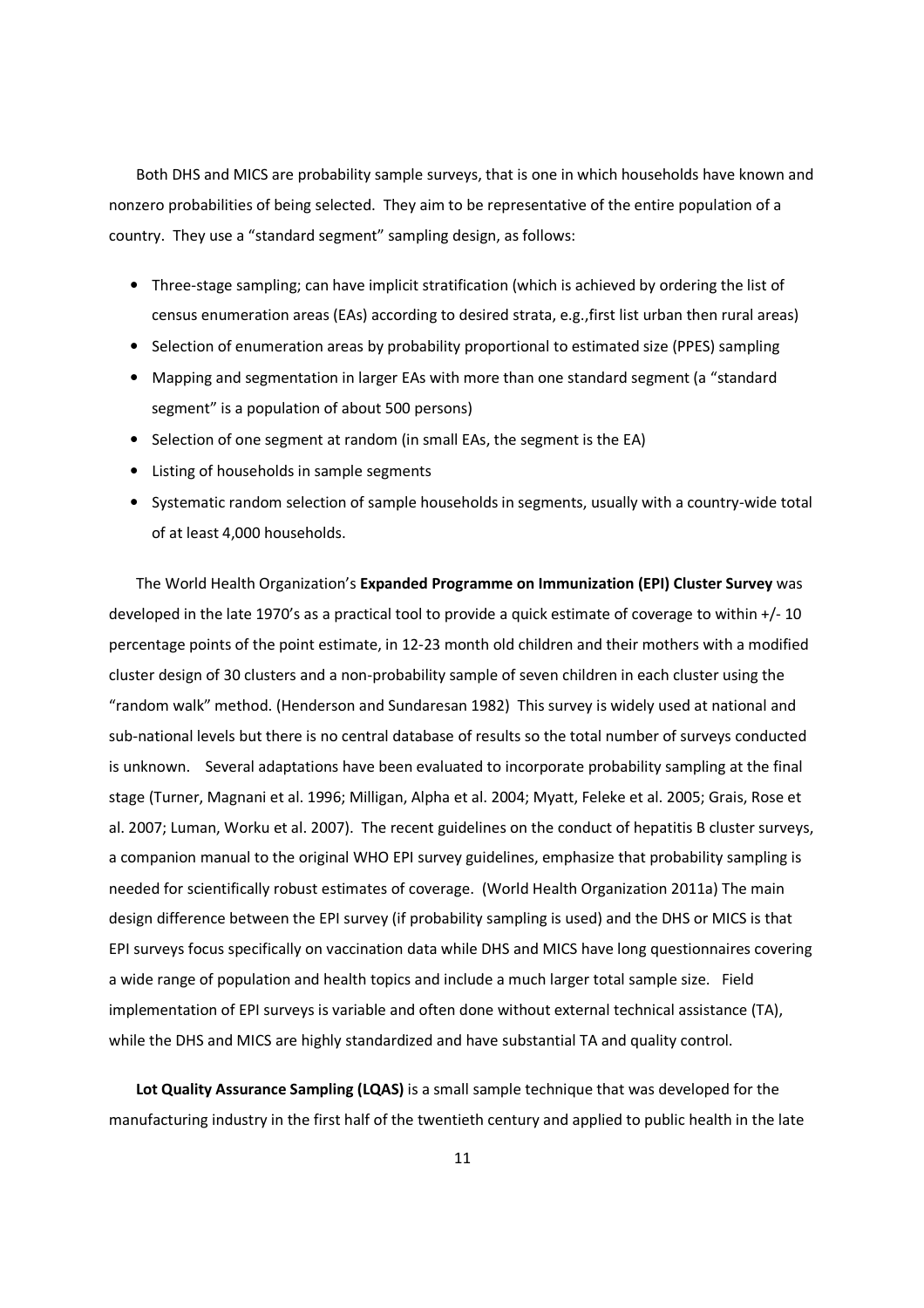1980s and is used increasingly in immunization. (Dodge and Romig 1959; Lemeshow and Taber 1991; Robertson, Anker et al. 1997; Robertson and Valadez 2006) It uses a stratified sampling approach, considering coverage in each so-called lot, which might be a district, health unit or catchment area. It does not estimate percent coverage for each lot, but rather classifies each lot as having either adequate or inadequate coverage. LQAS surveys employ a wide range of survey sizes. Some plans require only a day, or less, to survey a catchment area whereas others sample many clusters per lot, and require several days. In many cases data can be combined across multiple lots (strata) to estimate coverage for a region quite precisely. A clustered version, where LQAS sampling is "nested" within a cluster survey, is used to evaluate whether neonatal tetanus is likely to have been eliminated (defined as incidence of <1/1000 live births) in a country (Cotter, Bremer et al. 2003), to evaluate coverage of yellow fever vaccine (Pezzoli, Pineda et al. 2009), to evaluate coverage of a meningococcal vaccine campaign (Kim, Pezzoli et al. 2012) and to monitor polio vaccination coverage after supplementary immunization activities. (World Health Organization 2012a)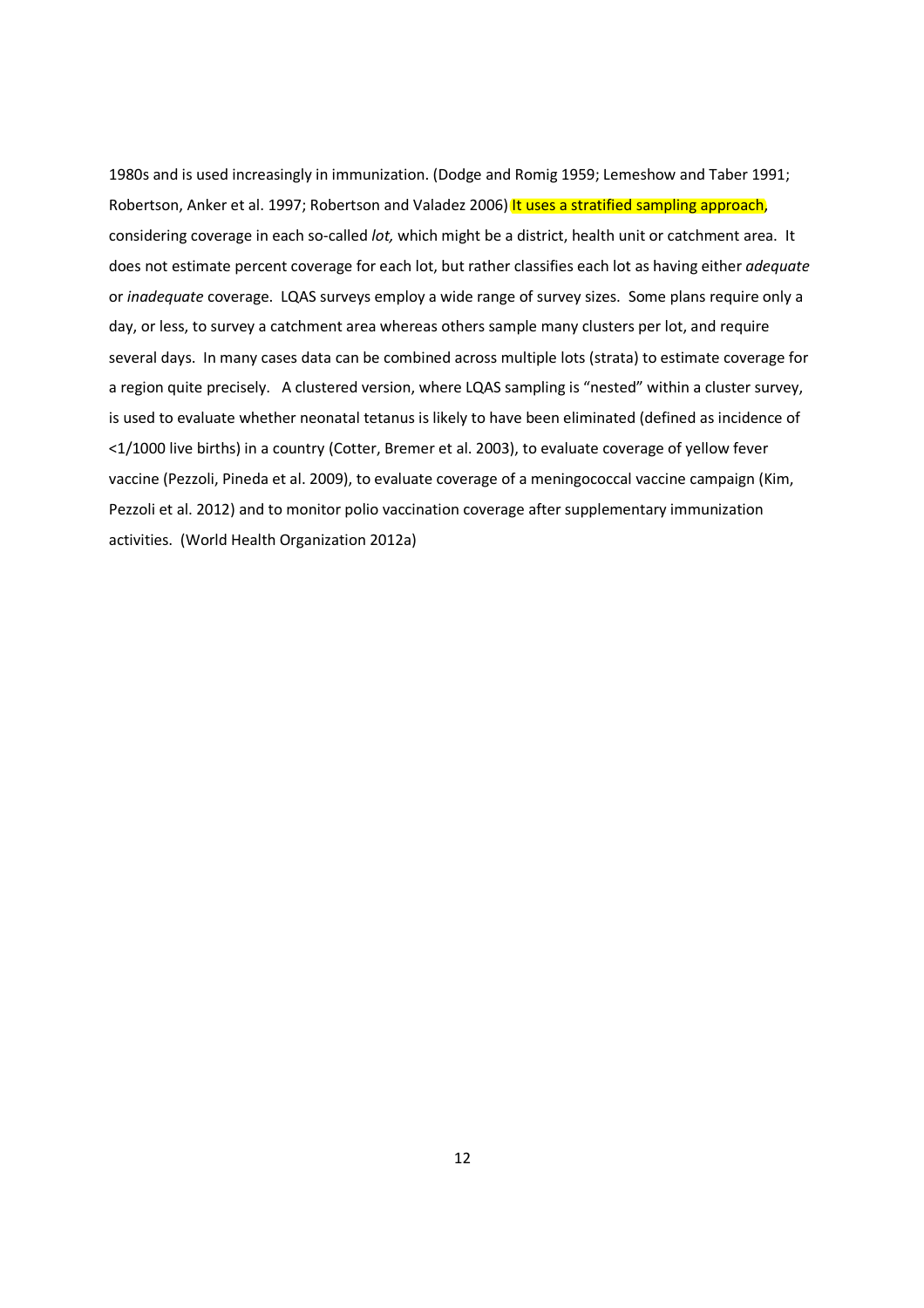| Survey                 | <b>DHS</b>                                                                                                                                                                                                       | <b>MICS</b>                                                                                                                                                                  | EPI                                                                                                                                                                  | LQAS                                                                                                                                               |
|------------------------|------------------------------------------------------------------------------------------------------------------------------------------------------------------------------------------------------------------|------------------------------------------------------------------------------------------------------------------------------------------------------------------------------|----------------------------------------------------------------------------------------------------------------------------------------------------------------------|----------------------------------------------------------------------------------------------------------------------------------------------------|
| characteristic         |                                                                                                                                                                                                                  |                                                                                                                                                                              |                                                                                                                                                                      |                                                                                                                                                    |
| Primary objectives     | Collect<br>information on a<br>wide range of<br>population, health<br>& nutrition topics,<br>plus additional<br>optional modules                                                                                 | Collect<br>information on<br>population<br>health, child<br>protection and<br>child<br>development.                                                                          | Estimate<br>vaccination<br>coverage                                                                                                                                  | Classify lots<br>(catchment areas)<br>into two groups:<br>those with so-<br>called adequate<br>and inadequate<br>coverage                          |
| Sampling scheme        | Stratified cluster<br>sampling. Clusters<br>selected using<br>PPES*; clusters are<br>usually census<br>enumeration areas                                                                                         | Stratified cluster<br>sampling. Clusters<br>selected using<br>PPES*; clusters are<br>usually census<br>enumeration areas                                                     | <b>Cluster sampling</b><br>with or without<br>stratification.<br>Clusters usually<br>villages or urban<br>neighborhoods,<br>selected using<br>PPES*                  | Classic method<br>uses simple<br>random sampling<br>(SRS) within a lot;<br>when lots are<br>large, cluster<br>sampling is<br>sometimes<br>employed |
| Household<br>selection | HH selected<br>randomly based<br>on a complete<br>household listing<br>and mapping in<br>the sample<br>clusters.                                                                                                 | Current practice is<br>random selection<br>of HH based on a<br>complete listing<br>and mapping of<br>enumeration areas                                                       | Varies; usually<br>non-probability;<br>select first HH<br>randomly; select<br>neighboring HH<br>until data are<br>obtained from<br>enough HH to<br>enroll 7 children | When cluster<br>sampling is used,<br>select first HH<br>randomly and<br>then move in a<br>consistent<br>direction sampling<br>every kth HH         |
| Total sample size      | Based on desired<br>precision for key<br>indicators at the<br>regional level.<br>Number of<br>children age 12-23<br>months covered in<br>recent surveys is<br>typically around<br>1,800 at the<br>national level | Based on desired<br>precision of key<br>indicators selected<br>by implementing<br>agencies. Usually<br>>2000 women and<br>several hundred<br>children aged 12-<br>23 months. | Usually 30 clusters<br>of 7 children aged<br>12-23 months<br>each = $210$<br>children; sized to<br>yield estimate of $\pm$<br>10% assuming<br>design effect of 2     | Varies greatly; 19<br>respondents per<br>lot is a common<br>size with SRS; 50<br>or 60 is common<br>when using cluster<br>sampling                 |

Table 1. Characteristics of Common Surveys used to measure vaccination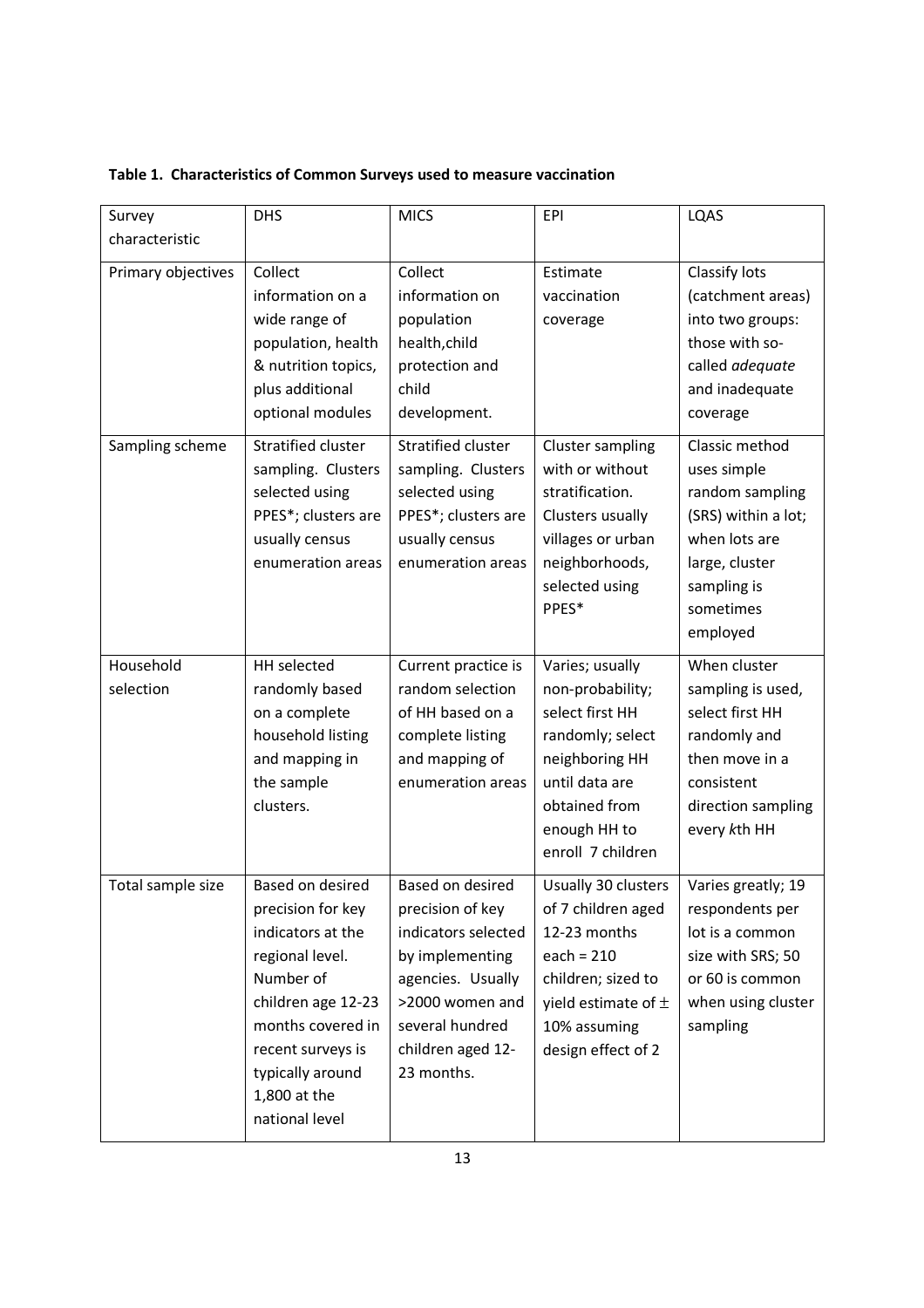| Respondents   | All men and                  | All women 15-49;        | Mothers or           | Varies: interview    |
|---------------|------------------------------|-------------------------|----------------------|----------------------|
|               | women 15-49;                 | vaccination data        | primary caretaker    | caretaker and        |
|               | vaccination data             | on children $< 5$       | of children 12-23    | when possible        |
|               | on children < 5              | years if primary        | months               | substantiate         |
|               | years if biological          | caretaker is            |                      | response with        |
|               | mother is                    | interviewed and         |                      | vaccination record   |
|               | interviewed and              | <b>WCBA</b>             |                      | or sometimes         |
|               | <b>WCBA</b>                  |                         |                      | indelible ink finger |
|               |                              |                         |                      | mark on child        |
| Questionnaire | Household: 25                | Household: 18           | 1-2 pages            | Often 1 page         |
| length        | pages                        | pages                   |                      |                      |
|               | Woman's                      | Woman's: 38             |                      |                      |
|               | questionnaire                | pages                   |                      |                      |
|               | about 70 pages               | Under-5: 18 pages       |                      |                      |
| Implementers  | <b>Usually National</b>      | <b>Usually National</b> | Varies; often        | Varies; usually      |
|               | <b>Statistical Office or</b> | Statistical Office,     | national or district | independent from     |
|               | equivalent, with             | with support from       | level ministry of    | vaccination team     |
|               | capacity-building            | UNICEF & other          | health employees     |                      |
|               | from MEASURE                 | partners                |                      |                      |
|               | <b>DHS</b>                   |                         |                      |                      |
| Duration      | 12 months or                 | 12 months or            | Several months to    | Varies; 1-2 days     |
|               | more to plan,                | more to plan,           | plan; weeks to       | per lot to field and |
|               | implement,                   | implement,              | implement,           | analyze              |
|               | analyze and report           | analyze and report      | analyze and report   |                      |

Notes: MCH = Maternal & Child Health; PPES = Probability Proportional to Estimated Population Size; HH = household; WCBA = women of childbearing age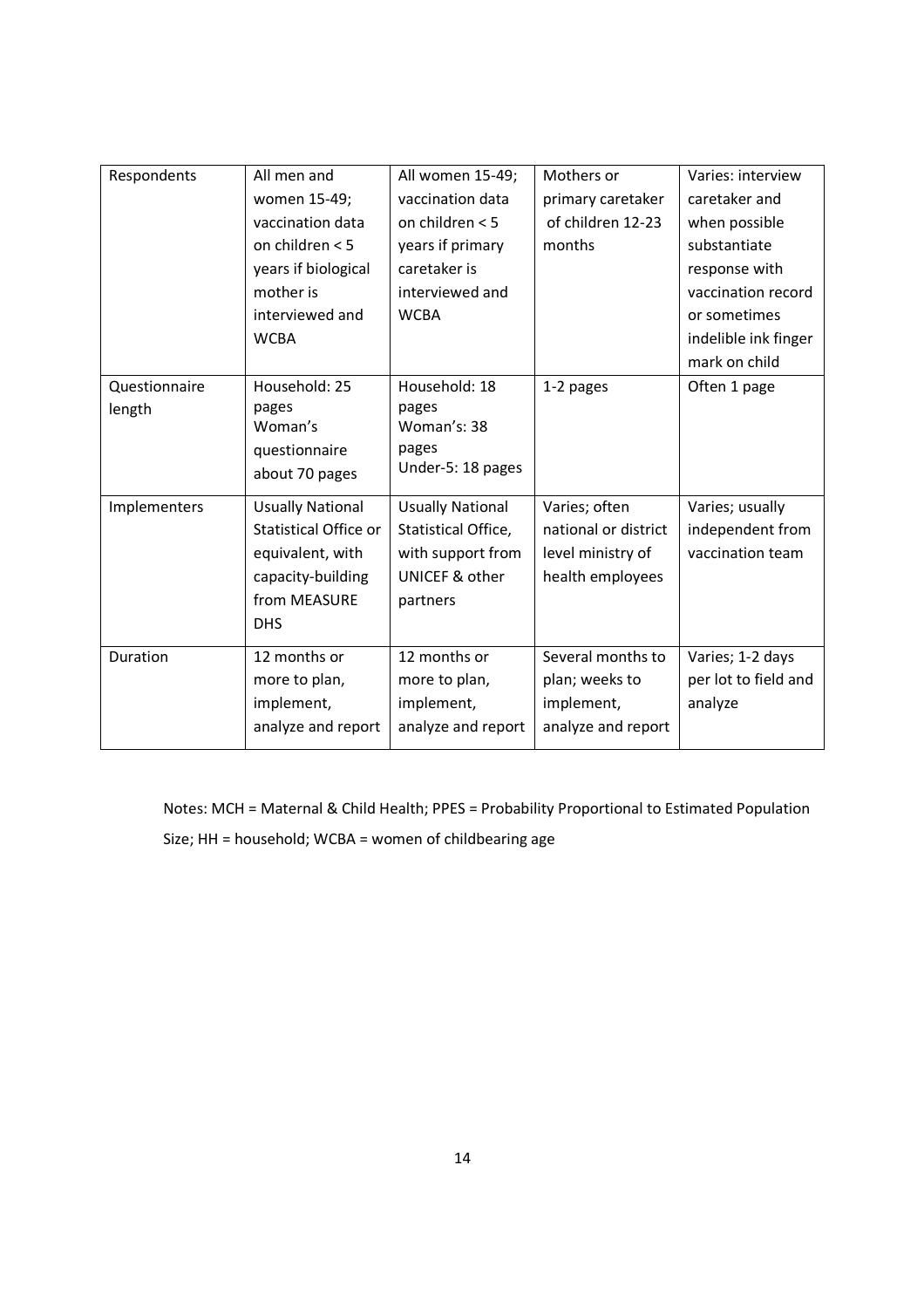#### 2. Survey design and implementation

When surveys use standardized techniques and best practices they can yield estimates that are appropriate for comparison over time or between locations. Vaccination surveys can, however, be subject to the threats to validity that are common to survey designs, especially selection bias and information bias. Sample size is another key component of survey design as it affects the precision of the estimates, as discussed in section 3.

## 2.1. Selection bias

Selection bias may occur due to use of an outdated or non-representative sampling frame (e.g., failure to capture unofficial residences, homeless families and temporary visitors; inaccurate census possibly influenced by political issues (Borgdorff and Walker 1988); changes in boundaries or fertility patterns and permanent or temporary migration that make extrapolations from the latest census unreliable), use of non-probability sampling, or poor field worker practices such as substituting a selected household with one of easier access. In general, the more flexibility the field worker has regarding household selection, the greater the chance of selection bias The "random walk" method, where a starting household is chosen by a simple method and then adjacent households are visited until 7 children aged 12-23 months have been enrolled, has intrinsic geographic bias, allows field workers to select households rather than this being part of the initial sampling process, does not document reasons for non-participation, and cannot adjust for biases due to use of out of date estimates of size for selection of clusters using probability proportional to estimated size (PPES). In EPI and LQAS surveys, teams are likely to replace households where no-one is home or where eligible respondents refuse to participate. If respondents are not selected randomly and if the same forces that influence participation in the survey also influence participation in vaccination (e.g., families not found by interviewers because they work in the fields all day also lack time to attend vaccination clinics), replacement is likely to result in bias, probably upwards.

Surveys of the vaccination status of living individuals are inherently biased since death is more likely in unvaccinated than in vaccinated children. In high infant mortality rate settings, this bias may be substantial.

# 2.2. Information bias

Information bias may derive from the respondent or the field worker. In community-based surveys in low- and middle-income countries, vaccination status is usually determined by transcription of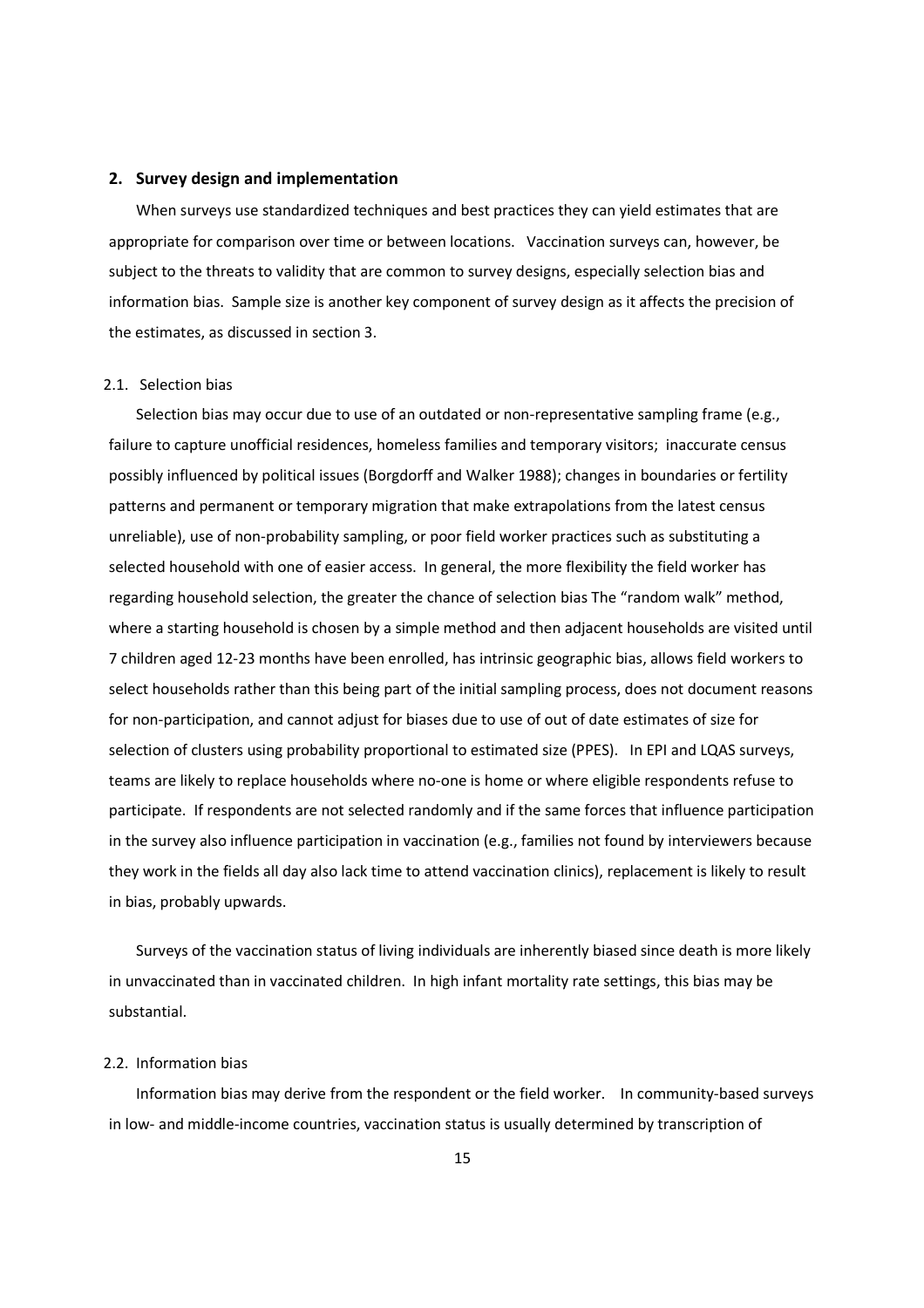vaccination dates from the home-based vaccination record (HBVR) to a paper or digital questionnaire. When the HBVR is not available (it may be lost, locked away, or difficult to find and interviewers may not allow time for its retrieval), questions are asked to the parent or guardian of the child to obtain a verbal history of vaccination. Occasionally, health-facility-based records may be sought.

#### 2.2.1. Accuracy and availability of data on the home-based vaccination record

Although HBVR-based information is usually considered to be reliable, mistakes can be made during primary recording of data on vaccinations received or date of birth when the child attended for vaccination, during later transcription of data when old, lost or damaged vaccination records are replaced, or during transcription of data onto the questionnaire. Since primary recording is often done in batches at a site in the health centre which is separate from the vaccination station, vaccinations may be recorded on a card without the vaccine being given (e.g., because the vaccine supply at the clinic ran out but the clerk had already recorded the vaccination). (Cutts, Smith et al. 1990) In some countries, health workers write in pencil the date when the next vaccine is due and this can be confused with actual vaccinations received if interviewers are not alert. When new vaccines are introduced in the national schedule, old HBVRs may continue in circulation requiring health workers to improvise in their recording. (See Figure 1.) There is further confusion as to whether or not to record vaccines administered during campaigns such as "vaccination weeks" on the HBVR. (World Health Organization 2012d) Mistakes in recording or transcribing dates of birth and of each vaccine and dose on the homebased record and/or on the survey questionnaire can affect later calculations of valid doses received and hence coverage.

For vaccines administered to adults, such as tetanus toxoid (TT) given to adult women to prevent neonatal tetanus, home-based records are rarely available. Women who are currently pregnant may have a record of TT received during the current pregnancy but rarely have records of doses received previously. Since a lifetime total of 5 or 6 (depending on schedule) doses of TT-containing vaccines is considered to protect women through their childbearing years, (World Health Organization 2006)only recording TT received in the most recent pregnancy generally underestimates the proportion of women protected.

16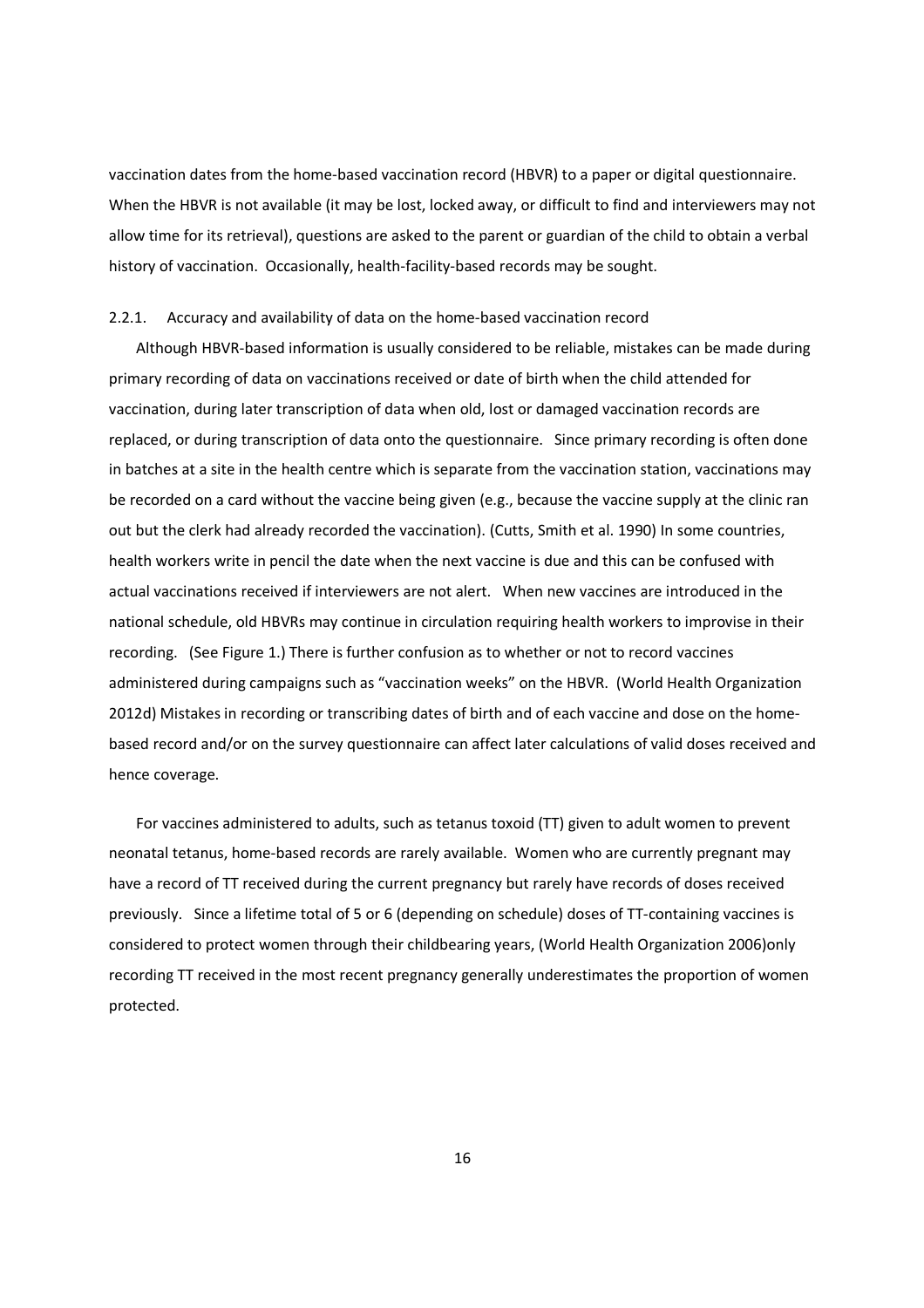Fig.1. Several instances of improvisation on a vaccination card. (Courtesy of Carolina Danovaro, PAHO.)

|                                                            |                                | <b>CERTIFICADO DE VACUNACIÓN</b> |                                |                 | <b>Contract Contract Contract</b> |                                 |
|------------------------------------------------------------|--------------------------------|----------------------------------|--------------------------------|-----------------|-----------------------------------|---------------------------------|
|                                                            |                                | <b>FECHA DE APLICACION</b>       |                                |                 |                                   |                                 |
| <b>VACUNA</b>                                              | <b>PRIMERA</b><br><b>DOSIS</b> | <b>SEGUNDA</b><br><b>DOSIS</b>   | <b>TERCERA</b><br><b>DOSIS</b> | <b>REFUERZO</b> | <b>DOSIS</b>                      | <b>REVACU-</b><br><b>NACION</b> |
| D. P. T.<br><b>ANTIPOLIO</b>                               | $-90$                          |                                  |                                | Gero            |                                   |                                 |
| тежете                                                     | $21 - 1 - 1$                   |                                  |                                |                 |                                   |                                 |
| <b>ANTISARAMPION</b><br><b>B. C. G. 2 2 MAR 2004 XXXXX</b> |                                | <b>XXXXX</b>                     | <b>XXXXX</b>                   | <b>XXXXX</b>    |                                   |                                 |
| <b>BLOQUEO ANTIPOLIO</b>                                   |                                |                                  |                                |                 |                                   |                                 |
| <b>M. M. R.</b>                                            |                                | <b>XXXXX</b>                     | <b>XXXXX</b>                   | <b>XXXXX</b>    | <b>XXXXX</b>                      | <b>XXXXX</b>                    |
| $5R - 24$ June 07.                                         |                                | MMK                              | $13 - 09 - 08$                 |                 |                                   |                                 |

2.2.2. Accuracy and availability of data on health facility (HF)-based records and their consultation in surveys

Health facility-based records include registers, tally sheets, a clinic-based copy of the vaccination record and others. In principle, HF-based records could be sought for children whose HBVR is not available. While common in developed countries, this is rarely done in surveys in low income countries. Even if HF records were consulted, errors are common for multiple reasons (Ronveaux, Rickert et al. 2005; Bosch-Capblanch, Ronveaux et al. 2009)), e.g.,

- Poor form design (e.g., lack of space; outdated records meaning improvisation is needed for new vaccines);
- mistakes in recording data (e.g., wrong vaccine dose, wrong date, inclusion of children outside the target age group etc )
- transcription errors when copying data from temporary records used at outreach sites into the permanent register
- deliberate falsification of records, (e.g., due to real or perceived pressure to meet targets)
- Poor storage leading to lost or damaged records and registers.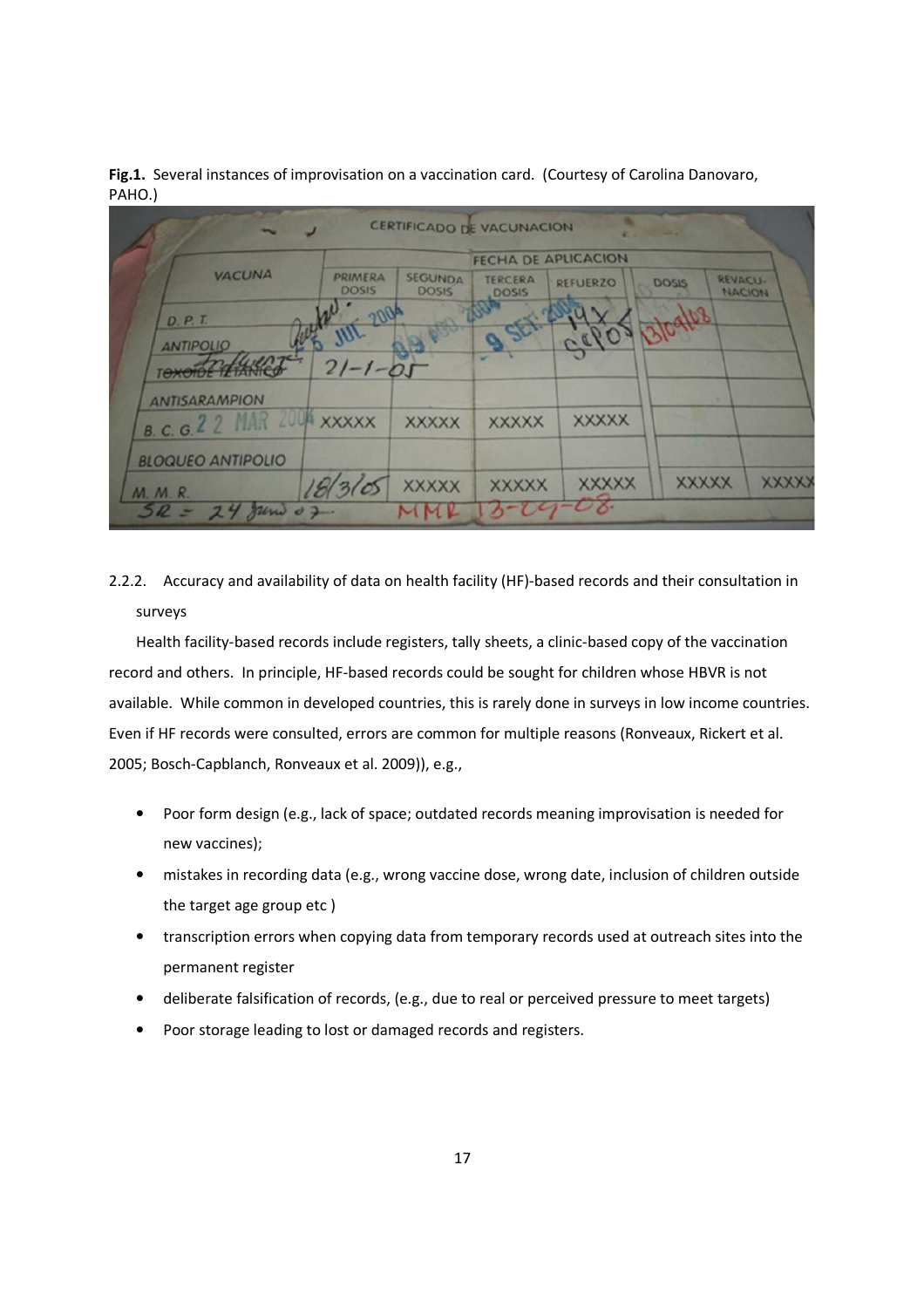### 2.2.3. Reliability of the verbal history of vaccination

The reliability of a history of vaccination elicited from the mother may vary with the mother's education, health worker's diligence in explaining what vaccinations have been given at each visit, the interviewer's skills, carefulness, neutral demeanor and use of appropriate language, the recall period, the complexity of the vaccination schedule, and the length of the questionnaire and resulting interview fatigue. (Gareaballah and Loevinsohn 1989; Valadez and Weld 1992; Langsten and Hill 1998) The respondent may know that a certain vaccine (e.g.,DTP) has been received but be unable to recall how many doses the child received. The time available to take a careful history may be much shorter in a long survey such as the DHS which may have questionnaires of over 100 pages than an EPI survey with a one or two page questionnaire.

Problems both for recording vaccinations and for eliciting a verbal history of vaccination from caregivers are likely to become greater as the number of vaccines in the National Immunization Program (NIP) increases and schedules become more complex. When the EPI coverage survey was introduced in the 1980s, the infant EPI schedule comprised 5 visits which lent themselves to straightforward questions to the mother (Table 2).

| Table 2. Illustrative questions used in the past to elicit a verbal history of vaccination for vaccines in |  |
|------------------------------------------------------------------------------------------------------------|--|
| the EPI schedule in the 1980s                                                                              |  |

| Vaccines and how administered<br>Recommended |                                                                                                                                                                   | Example questions to mother to elicit                                                                                                                                  |  |
|----------------------------------------------|-------------------------------------------------------------------------------------------------------------------------------------------------------------------|------------------------------------------------------------------------------------------------------------------------------------------------------------------------|--|
| age for vaccination                          |                                                                                                                                                                   | verbal history                                                                                                                                                         |  |
| <b>Birth</b>                                 | BCG (intradermally, usually in the upper<br>arm)                                                                                                                  | Did the child receive an injection in the<br>upper arm soon after birth (check for<br>scar)                                                                            |  |
| 6 weeks                                      | First dose of Diphtheria-tetanus-<br>pertussis (DTP) (subcutaneous or<br>intramuscular injection, usually in the<br>thigh) and oral polio vaccine (OPV)<br>(oral) | Did the child receive an injection in the<br>leg (the "triple vaccine")? If yes, how<br>many times? Did the child also receive<br>drops in the mouth? If yes, how many |  |
| 10 weeks                                     | DTP, OPV 2                                                                                                                                                        | times?                                                                                                                                                                 |  |
| 14 weeks                                     | DTP, OPV 3                                                                                                                                                        |                                                                                                                                                                        |  |
| 9 months                                     | Measles (subcutaneous injection,<br>usually in the upper arm)                                                                                                     | Did the child receive an injection in the<br>arm against (use local term for<br>measles), after he/she was old enough<br>to sit up or crawl?                           |  |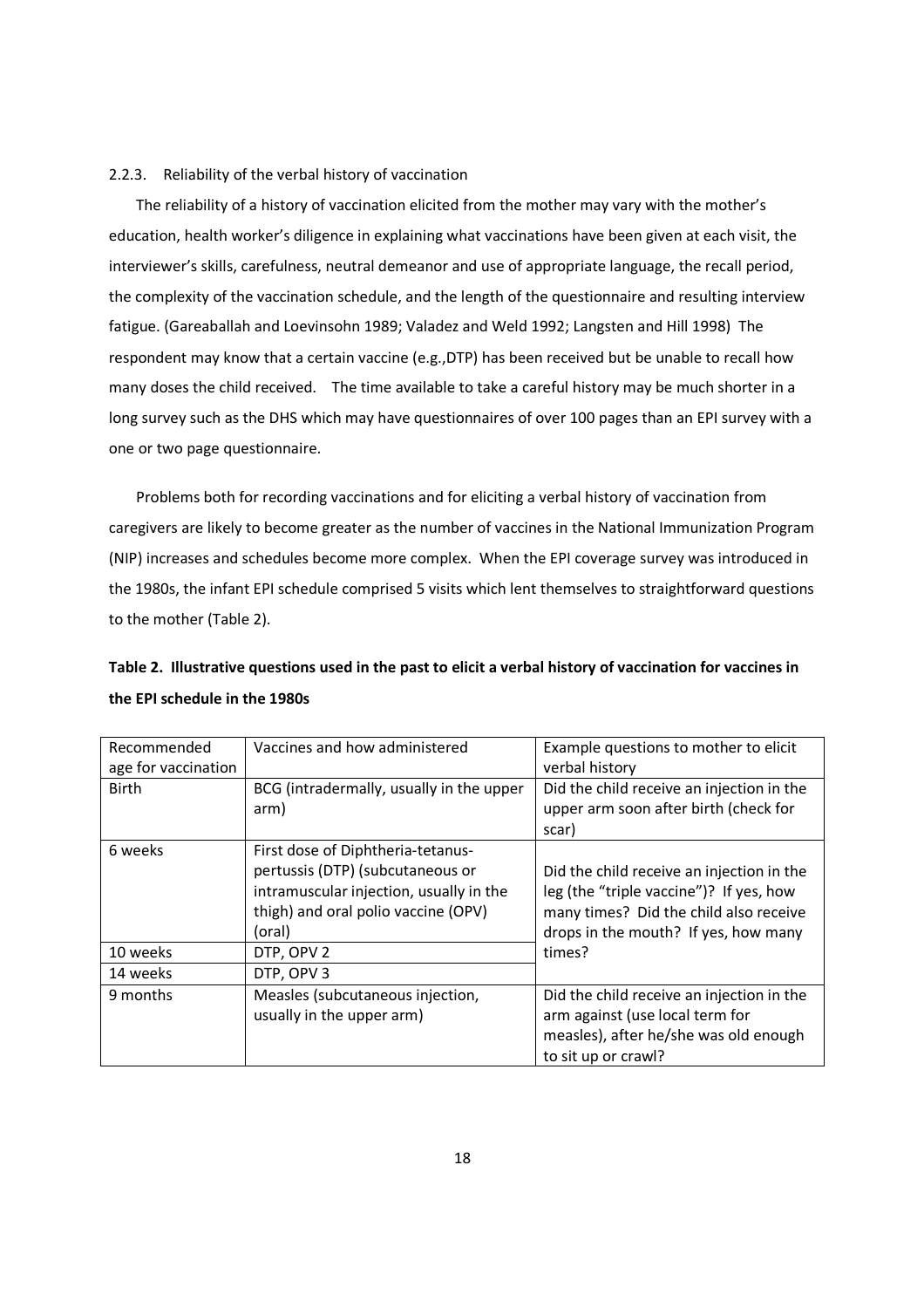Current schedules are much more complex and vary over time and between countries, making standardization of questions much more difficult. For example, DTP-containing vaccines (DTPCV) are generally administered following a 6, 10, 14 week schedule in low income countries of Africa and Asia (though some begin the schedule at age 8 weeks), and single-antigen measles vaccine at age 9 months. In most middle and high-income countries, corresponding ages are 2, 4, 6 months for the DTPcontaining vaccines and 12 months for  $1<sup>st</sup>$  dose measles-mumps-rubella vaccine. (World Health Organization 2012c) The scheduled number of doses for rotavirus vaccine varies according to the manufacturer, and pneumococcal conjugate vaccine schedules vary from administration simultaneously with DTPCV to having longer intervals between doses, with the 3<sup>rd</sup> dose administered simultaneously with measles vaccine. It is unlikely that mothers will know which of the DTP-containing vaccines (DTP, pentavalent, hexavalent, etc.) the child received, or be able to distinguish between injections of these, pneumococcal or meningococcal vaccines. In countries where pneumococcal and yellow fever vaccines are scheduled simultaneously with measles vaccine, confusion between them is also likely. TTcontaining vaccines are increasingly delivered through a mixture of routine and campaign strategies throughout life, and not only during pregnancy, making it extremely difficult to obtain information on the lifetime total of doses received. (World Health Organization 2006)

Problems will be compounded for estimating coverage of vaccination at older ages (e.g., measles second dose, booster doses of DTP-containing vaccines, and HPV to girls aged between 10-14 years). For surveys this can mean sampling additional cohorts. For HPV especially it entails decisions regarding who the respondent will be (the girl or the adult caretaker, both), access during the day (usually when interviews are conducted) to girls likely to be in school, etc.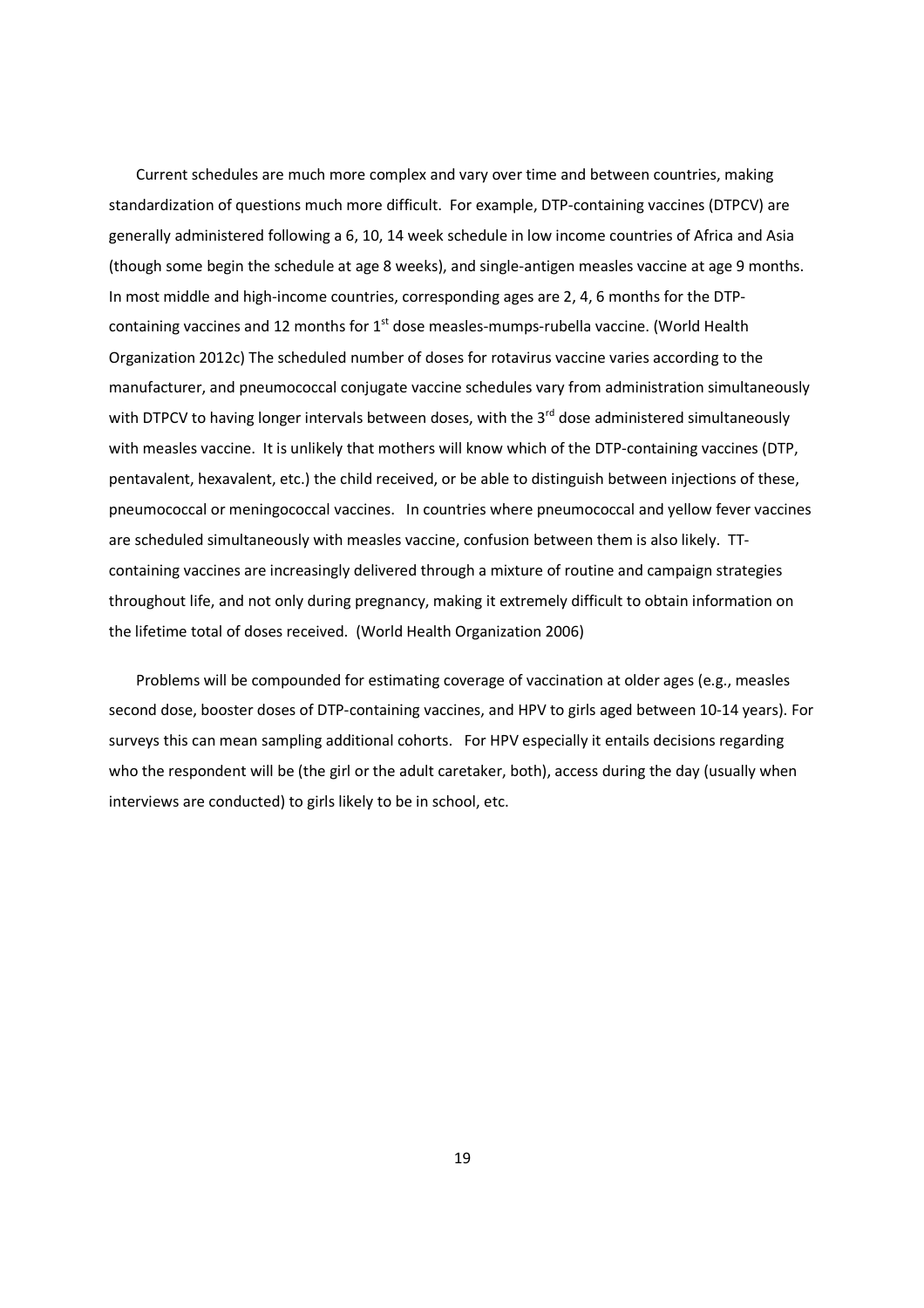# 3. Data analysis and reporting issues

## 3.1. Outcomes

Traditionally, vaccination coverage surveys have evaluated the proportion of persons who have been vaccinated, by card only or by card plus history, both by age 12 months and by age at the time of the survey. EPI surveys also calculate and report separately on coverage of "valid" doses among children with cards, including only those DTP doses with a minimum interval of 28 days and measles at a minimum age of 270 days. When dates of vaccination are obtained from the HBVR or HF-record, dosage timing can also be reviewed to provide a more detailed or nuanced perspective on the effectiveness of vaccination programs. Doses administered before the minimum age, or before the appropriate intradose interval has elapsed are considered to be *invalid* and should be repeated. Doses administered later than recommended leave children susceptible to infection for longer than is necessary and indirectly put others at risk as well. Timeliness can be illustrated through simple graphs of the distribution of age at receipt of each dose compared to the national schedule (Jahn et al 2008, Clark et al 2009) or by time-toevent curves of the cumulative coverage by age (Jahn et al 2008, Dayan, Shaw et al. 2006). The mean number of extra days or weeks that children remained under-vaccinated and at risk of disease [37,39,40] and risk factors for delay in vaccination can be assessed (Dayan, Shaw et al. 2006, Luman et al 2005).

#### 3.2. Bias

One important factor associated with survey-related inference is the sampling weight assigned to each response. Those weights are related to the probability of being selected into the sample and are based on population estimates. In many cases cluster surveys are designed to be self-weighting, which is to have equivalent weights. If the population estimates are wrong or outdated, or if they are based on an age group other than children 12-23 months, then the weights may be incorrect and may result in a biased estimate of coverage. If a household listing step is included in the survey preparation and sampling stages, the number of eligible households and number of interviewed households is known in each cluster and appropriate weights can be calculated and used to derive national estimates and confidence intervals. DHS and MICS nowadays recommend calculating and using sampling weights for each interviewed household and individual.

If respondents are not selected randomly and if the same forces that influence participation in the survey also influence participation in vaccination (i.e., safety of workers, or pockets of persons who are hard to reach), then the coverage estimates can be biased upwards.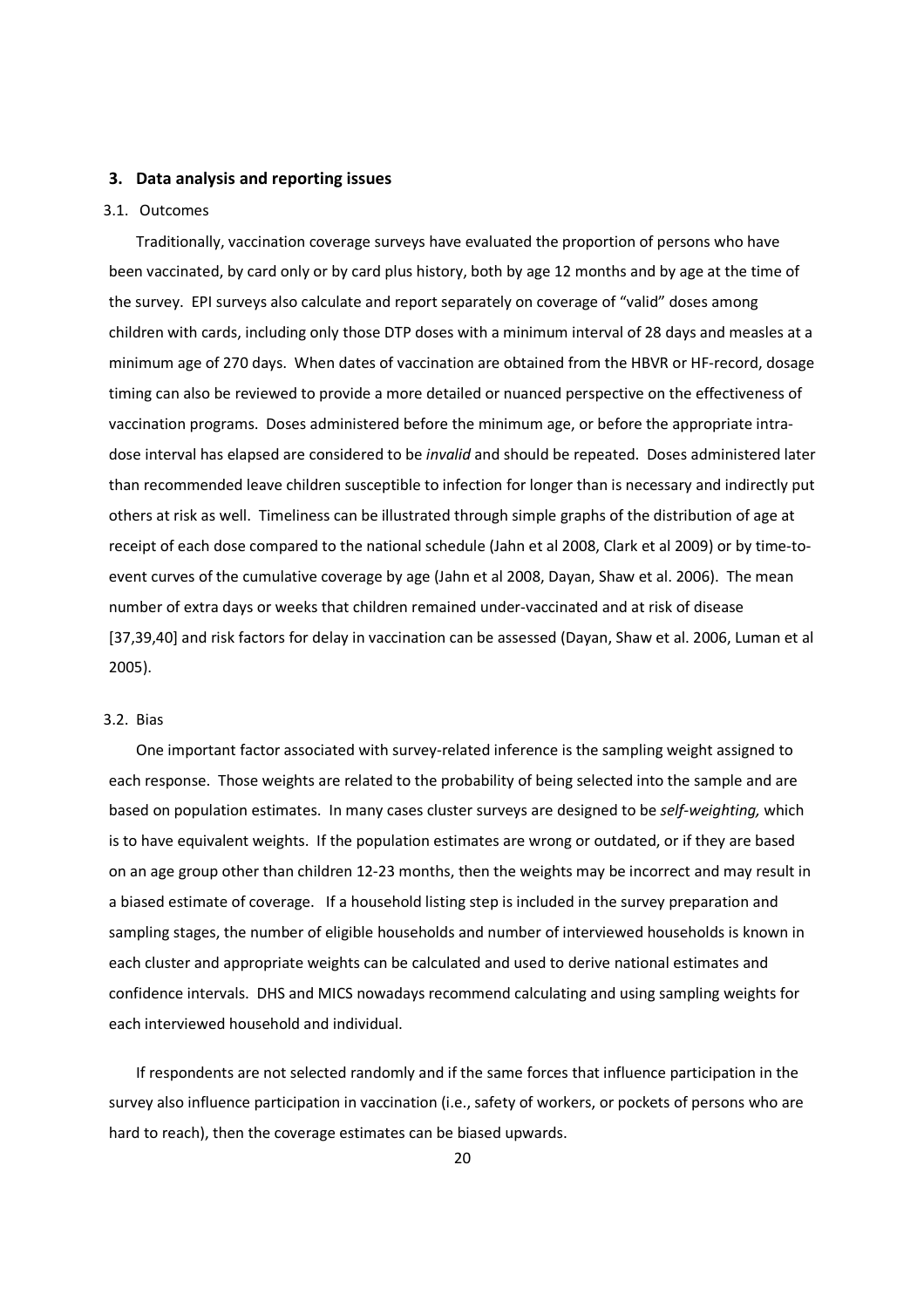#### 3.3. Precision of survey estimates

The standard error of the coverage estimate is traditionally used to report a 95% confidence interval around the point estimate. The confidence interval for a proportion is affected by the sample size, the sampling design, and the underlying proportion itself. In the absence of meaningful strata, a simple random sample (SRS) drawn from the population of interest would result in the narrowest confidence interval for a set sample size but the SRS is impractical, so cluster sampling is usually employed to keep survey costs and timeframe manageable. When other factors are held constant, narrower CIs result from larger samples, samples that are spread across more clusters and proportions that fall closer to 0 or 100% than to 50%.

Application of standard statistical techniques to estimate CIs has been challenged for surveys such as the EPI which use non-probability sampling of households within each cluster (Bennett, Radalowicz et al. 1994), although simulations of results from EPI surveys showed that in general they gave confidence intervals within the desired precision of  $\pm$  10 percentage points. (Lemeshow, Tserkovnyi et al. 1985) Some of the variations on the EPI cluster survey take a probability sample (e.g., SRS or systematic random sample) within each cluster. (Turner, Magnani et al. 1996; Milligan, Alpha et al. 2004; Myatt, Feleke et al. 2005; Grais, Rose et al. 2007; Luman, Worku et al. 2007) A study in two districts of Ethiopia showed that systematic random sampling could be substituted for the EPI method of household selection with no increased cost and little increased time or complexity (Luman, Worku et al. 2007), and this makes it possible to calculate sampling weights and construct meaningful CIs.

LQAS is not primarily designed to define coverage with a given precision, but rather to classify areas according to adequate or inadequate coverage. In order to make classifications with a small sample size, LQAS has a central range of prevalence that is not excluded by either classification. That is to say that adequate means either high or medium coverage, and *inadequate* means either low or medium. Neither classification excludes the medium category, which is sometimes called the gray area. For fixed values of alpha and beta (probability of Type I and II errors, respectively) a larger sample size per lot will result in a narrower gray area, and a correspondingly more precise conclusion about what the coverage is likely to be. (See Figure 2.) When data are combined across numerous lots, it is possible to estimate a region-wide proportion and confidence interval using formulae from stratified sampling. LQAS sample sizes are usually selected based on alpha and beta in individual lots rather than the width of the regionwide CI.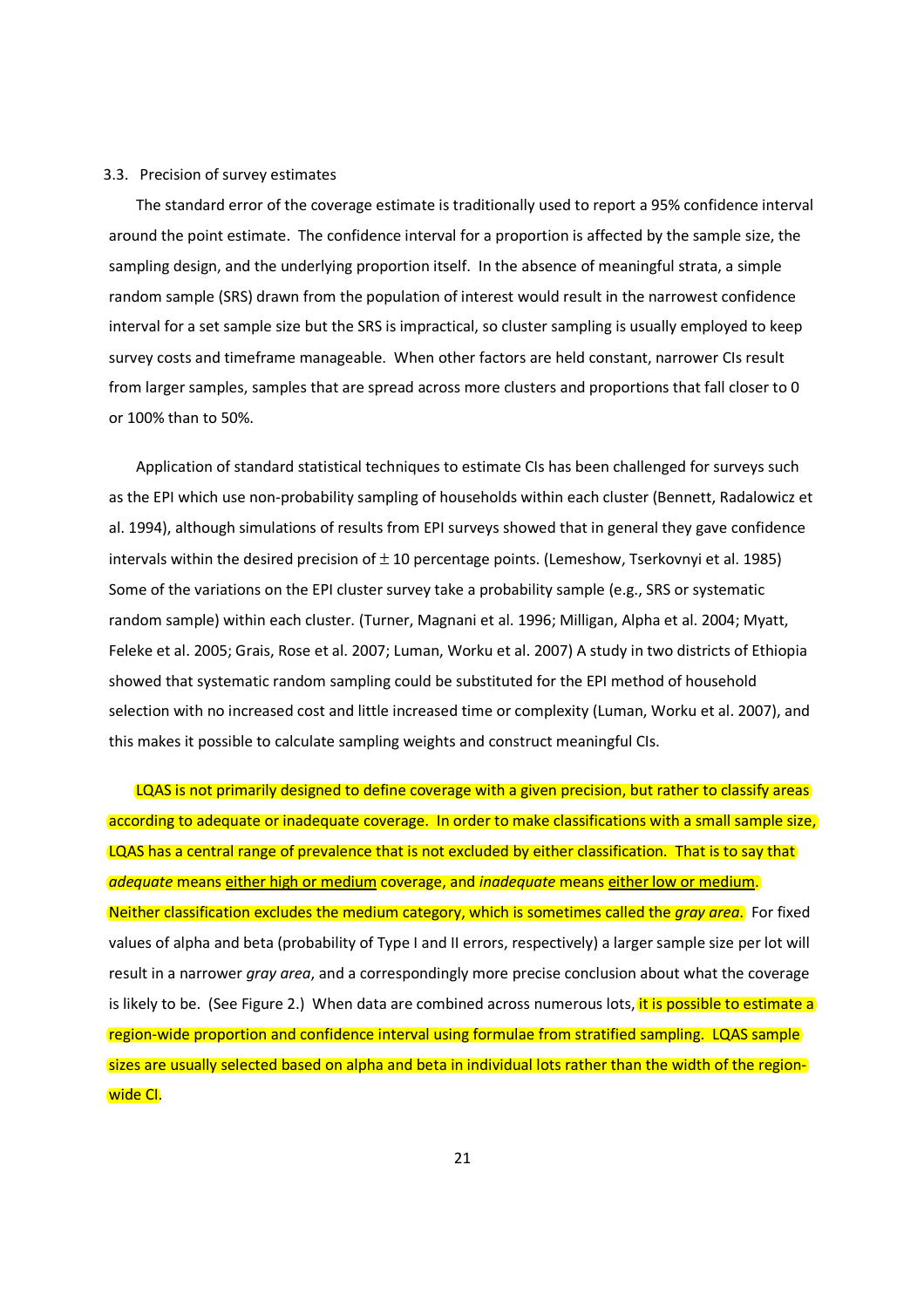It may be worthwhile to point out one popular LQAS design that is usually misinterpreted by its proponents. The decision rule of 13 or more vaccinated children among a sample size of 19, used for example in (Valadez and Devkota 2002; Valadez, Weiss et al. 2002; Valadez, Weiss et al. 2003; Weiss, Burnham et al. 2009), allows the following conclusions:

- If fewer than 13 children are vaccinated, the coverage is classified as *inadequate* and one can conclude that coverage is below 80% with at least 90% certainty (Figure 2b).
- If 13 or more vaccinated children are identified among the 19, the lot is classified as adequate and one can conclude that coverage is above 50% with at least 90% certainty.

Authors such as Valadez and Weiss have encouraged the interpretation that 13 or more vaccinated children means > 80% coverage with the 13/19 design, but this incorrectly excludes the gray area. It is absurd to conclude with 90% confidence from a sample proportion of 13/19=68.4% that the population proportion is > 80%, but that is indeed a pervasive practice. LQAS designs can be powerful and cost effective, but they must be interpreted correctly. See (Rhoda, Fernandez et al. 2010) for additional cautions on LQAS design and interpretation in public health.

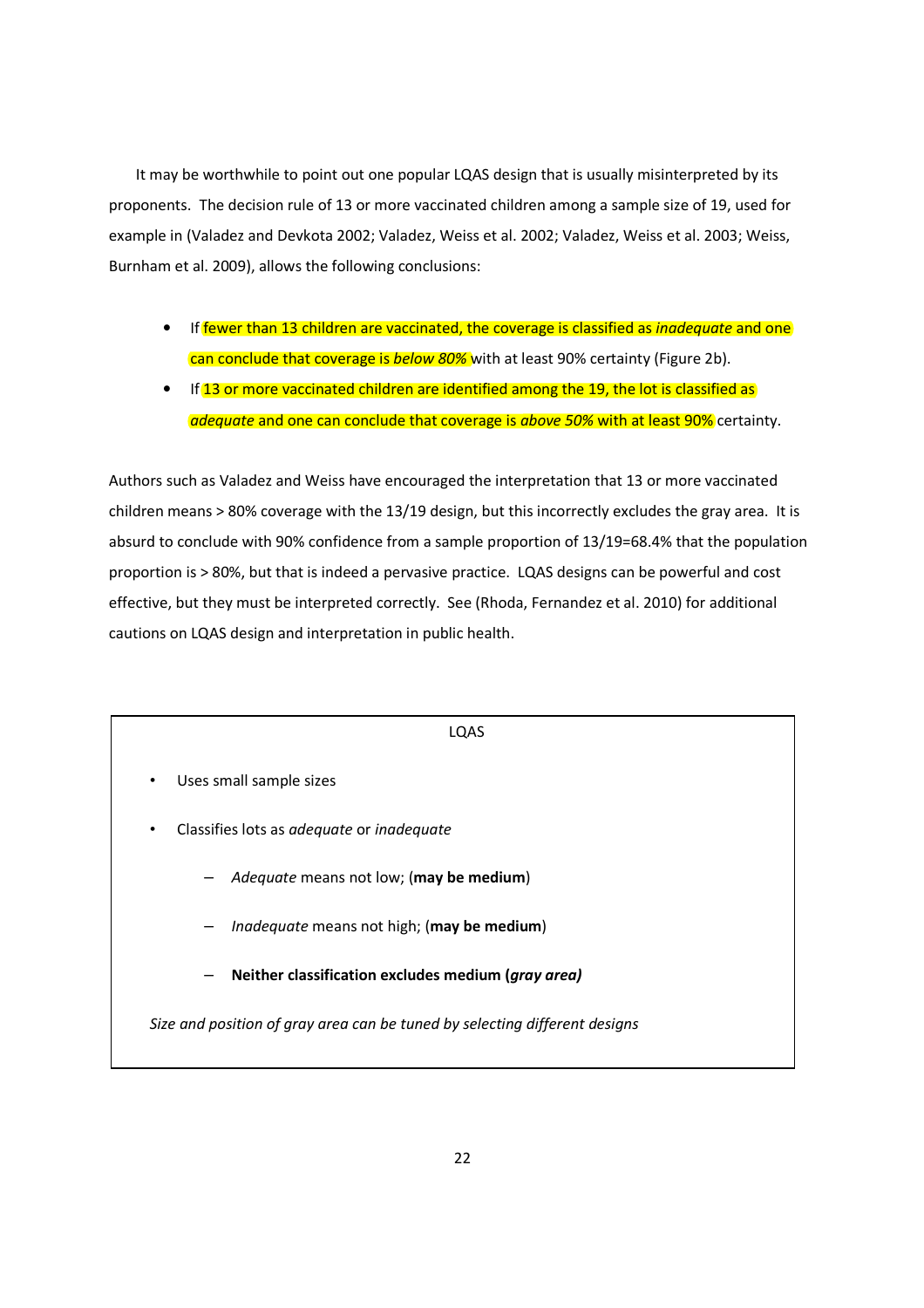Figure 2. Operating characteristic curves for four LQAS sampling plans. In the nomenclature of this paper, values of coverage to the left of the gray area are low; those to the right of the gray area are high; and values of coverage in the gray area are medium. In each panel, the curve indicates the probability of finding  $d^*$  or more vaccinated children in a random sample of size n. LT = lower threshold; lots with coverage  $\leq$  LT will be classified as having *inadequate* coverage with probability  $\geq$  (1- $\alpha$ ). UT = upper threshold; lots with coverage ≥ UT will be classified as having *adequate* coverage with probability  $\geq$  (1- $\beta$ ). The *gray area* is the region where LT < coverage < UT; in that region the probability of concluding that coverage is adequate lies between  $\alpha$  and (1- $\beta$ ); lots with coverage in the gray area may be labeled either adequate or inadequate. The gray area includes the region of coverage, for instance, where there is a 50/50% probability of being classified *adequate* or *inadequate*. Neither classification (adequate or inadequate) rules out the strong possibility that the true coverage lies in the gray area. The gray area may be made larger or smaller and may be moved to regions of higher or lower coverage by manipulating LT, UT,  $\alpha$ , and  $\beta$  to arrive at different values of n and  $d^*$ .

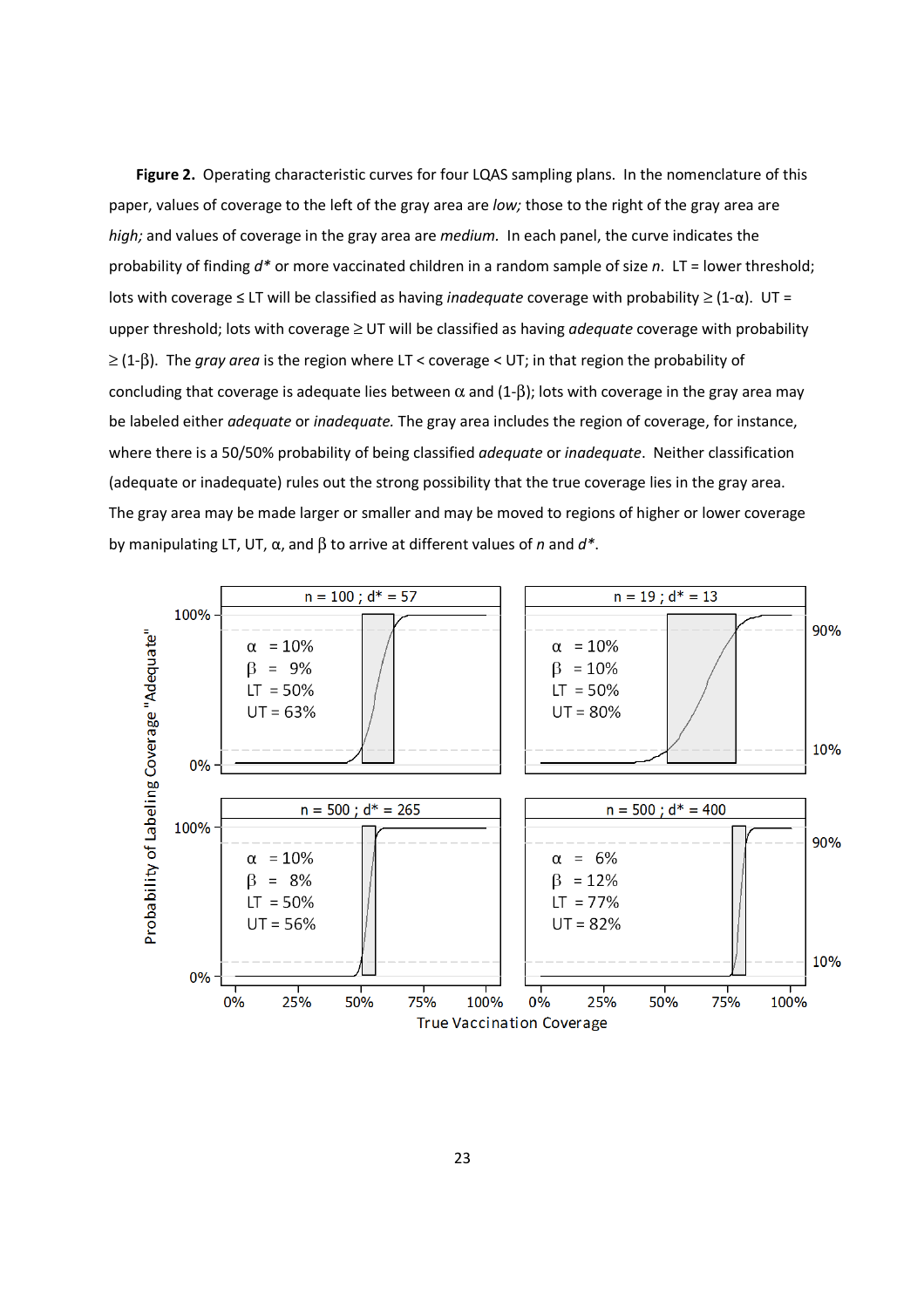3.4. Cluster surveys: Design Effect (DEFF) & intracluster correlation coefficient (ICC)

Because in general, individuals living in one cluster of a population are more likely to be homogeneous than persons from different clusters, a cluster sample will have a wider confidence interval than a SRS, by a factor known as the square root of the *design effect (DEFF)* which relates to the average correlation between responses from two respondents from the same cluster (ICC):

Cluster sample CI width with N respondents = SRS CI width with N respondents \* sqrt( DEFF ),

where DEFF =  $(1 + (m-1) \times$  ICC) and m= the average number of respondents per cluster. (Bennett, Woods et al. 1991)

Note that if ICC=0 then DEFF=0, and the cluster survey yields CIs as narrow as those from a SRS. ICC varies by survey response variable, by population, and even by time period within a population. DEFF varies by ICC and by the size of the sample from each cluster; as m increases, so does DEFF. The EPI cluster survey assumes that the DEFF will be no worse (no larger) than 2 when m = 7, which implies an ICC ≤ 1/6. It is very helpful for coverage surveys to report the values of m that they employ and of DEFF or ICC that they observe, so subsequent survey designers can calculate what sample sizes will meet their goals for precision. The relationship between m and DEFF should also be considered. Although such guidance is missing from the 2005 WHO manual on cluster surveys (World Health Organization 2005), it is included in the more recent companion manual on sample design and procedures for Hepatitis B immunization surveys. (World Health Organization 2012b)

## 3.5. Missing data

Missing data arise for at least three reasons in coverage surveys. First, some respondents fail to give a valid answer to some questionnaire items. Second, interviewers sometimes fail to follow the questionnaire's skip patterns correctly, inadvertently skipping questions they should have asked. Third, some respondents may refuse to participate or may not be reachable after having been selected into the sample. Missing data on individual survey questions is known as *item nonresponse* and missing data on an entire respondent is known as unit nonresponse.

The consequences of missing data vary depending on the whether the cause of missingness is related to the topic being studied by the survey. Under many circumstances data may be said to be missing at random because the reason for missingness is unrelated to the survey topic. Data that are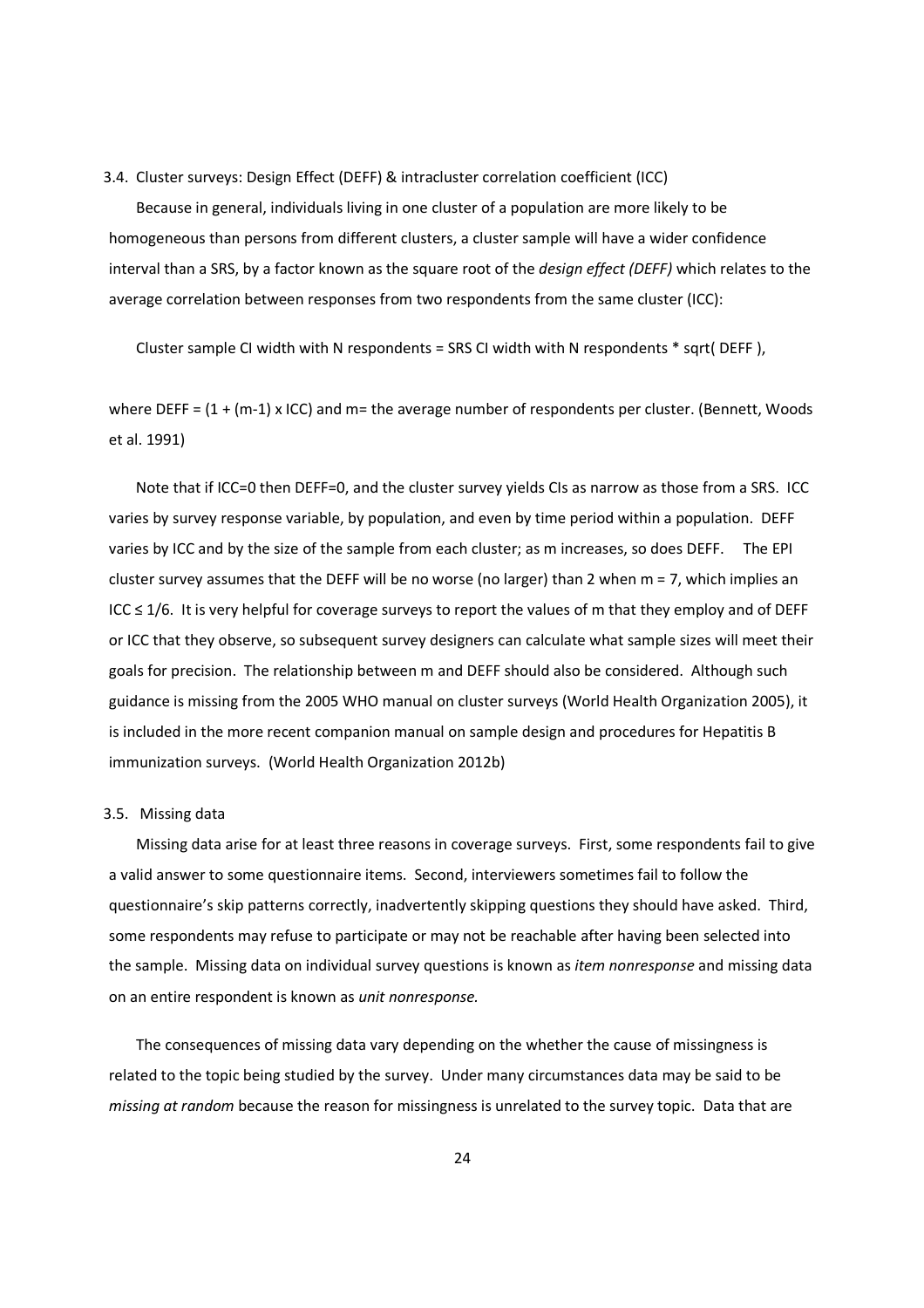missing at random are a disappointing inconvenience that makes survey estimation and inference results less precise, but they do not bias the results. Under other circumstances, the reasons the data are missing are related to the topic under study and are not explained by the observed data; in those cases the results of the survey are mathematically biased by virtue of not incorporating those missing outcomes. Consider, for example, a caregiver who refuses to participate in a vaccination survey because she routinely refuses to have her children vaccinated and fears some sort of punishment. Or consider a family where everyone in the household, including the children, works in the fields all day. That family is less likely to have time to attend a clinic for vaccination or to be at home when an immunization team comes around and less likely to be at home when a coverage survey team comes around.

In the analysis phase, missing data are handled in a variety of ways. Most commonly analyses are restricted to respondents with complete data; if data are not missing completely at random, then the results will be biased. Analyses of DHS and MICS surveys prior to 2002 showed that maternal recall data were internally consistent, and that inclusion of a verbal history of vaccination in results was preferable to other options such as restricting analyses to children with HBRs or assuming that coverage among those without HBRs was the same as those with HBRs (Brown et al 2002). Inclusion of children without HBRs is only possible for calculation of percentage coverage and not for assessing timeliness of vaccination. Alternatively, analysts may impute (fill in) hypothetical, plausible values for missing responses, e.g., by taking the mean of the observed values or the same value as the record before the missing value. Imputing a single value fails to account correctly for the uncertainty associated with selecting an arbitrary (though perhaps plausible) value to impute; these methods should be avoided.

More sophisticated methods combine available information from survey responses with assumptions to generate information about the missing value or about the reason the data are missing, and can account properly for the uncertainty due to missingness. (Schafer 1997; Little and Rubin 2002) These methods include integrating over a likelihood function, or imputing numerous values for each missing datapoint, which is known as *multiple imputation*. Some high profile public-use datasets, like the U.S. National Health and Nutritional Examination Survey (NHANES), generate multiply imputed datasets for public release and provide documentation of the steps used for imputation and guidelines for downstream analysis. (Schafer 2001)

DHS and MICS do adjust sampling weights for non-response, but do not employ multiple imputation in vaccination coverage estimates or in their publicly released datasets. Inference about child health,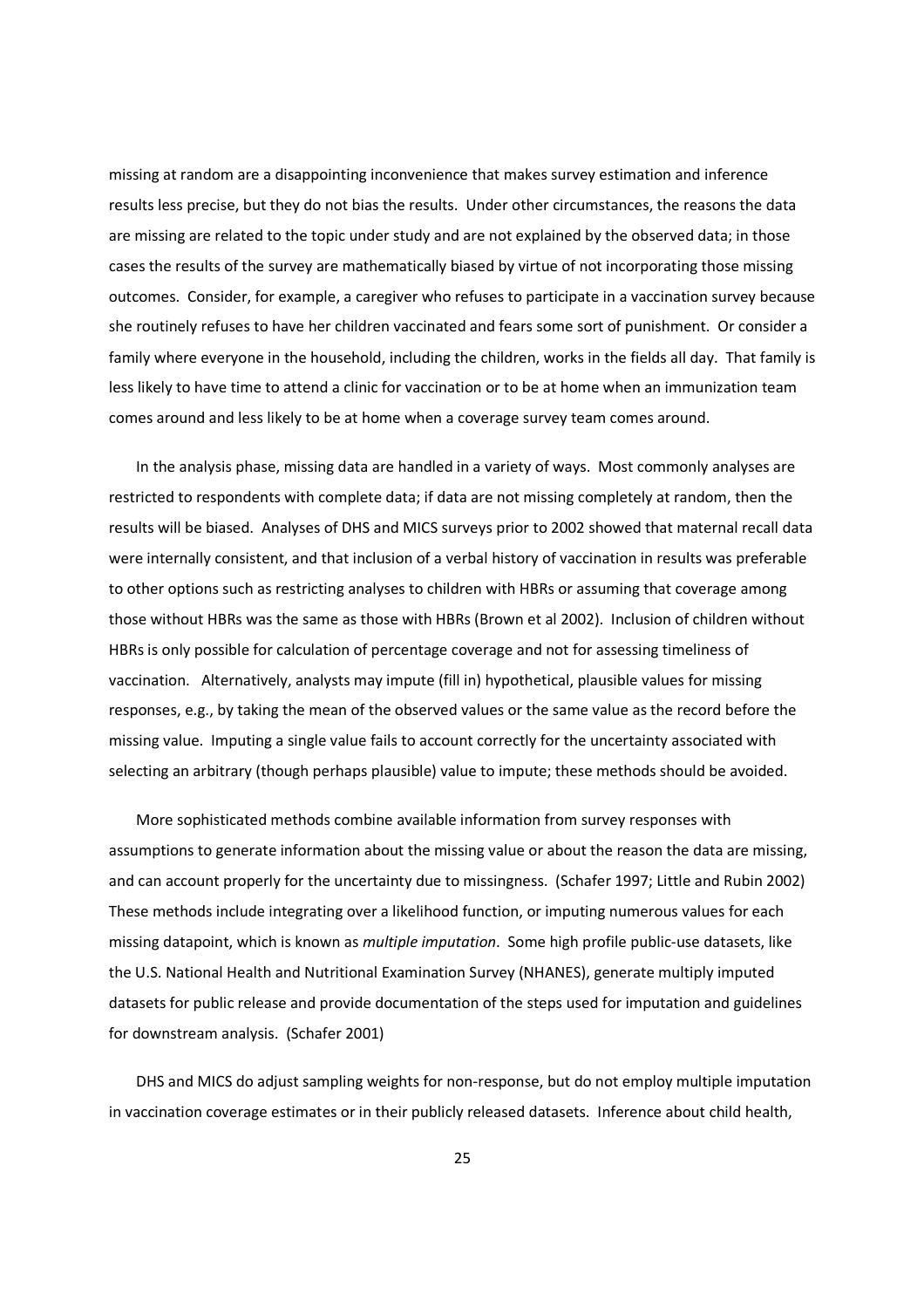including vaccination coverage, in those surveys uses the survey sampling weights associated with the caregiver who answered the questions. Different coverage rates can be estimated for children whose vaccination cards were available versus those who relied upon caregiver recall.

#### 3.6. How do consumers use the estimates of uncertainty?

Although survey results should always be reported with their respective confidence intervals, in the field of vaccination coverage, the point estimates garner most of the attention. Summaries that describe achievements and trends often fail to point out uncertainty (Duclos, Okwo-Bele et al. 2009; Brown, Burton et al. 2011) as WUENIC estimates are generally used which lack a way of expressing uncertainty even when they are based on survey results. Performance-based financing compensates countries for the estimated number of additional children immunized, ignoring any uncertainty whatsoever.

The EPI cluster survey was designed to yield prevalence precision  $\pm$  10% back in an era when coverage estimates were typically < 70%. Now that estimates are higher, (farther from 50%) the CIs will be narrower, and thus should be calculated and reported so that readers do not assume they are  $\pm$  10%. The reader should also take care to understand whether probability sampling was used in an EPI coverage survey.

When LQAS is used to classify catchment areas, a result of adequate is sometimes cause to divert special resources elsewhere. (Valadez 1991; Valadez 2004) Doing so can have important consequences on the district that loses those resources, so it is very important for LQAS consumers to understand that classification errors are likely with small sample sizes, and to require strong evidence in order to declare intervention success and withdraw special attention. Unfortunately, some investigators and some freely available training materials have made misleading claims about what it is prudent to conclude with small sample LQAS designs, suggesting that a classification of *adequate* means that the prevalence is high rather than high or medium. (Rhoda, Fernandez et al. 2010) Such a claim may be very attractive to program managers, but it is not in the interest of public health to declare programmatic success and possibly divert resources elsewhere prematurely. LQAS designs should protect the people being studied and should draw conclusions that are strongly supported by the data at hand; the gray area should not be excluded from the list of likely prevalence values.

26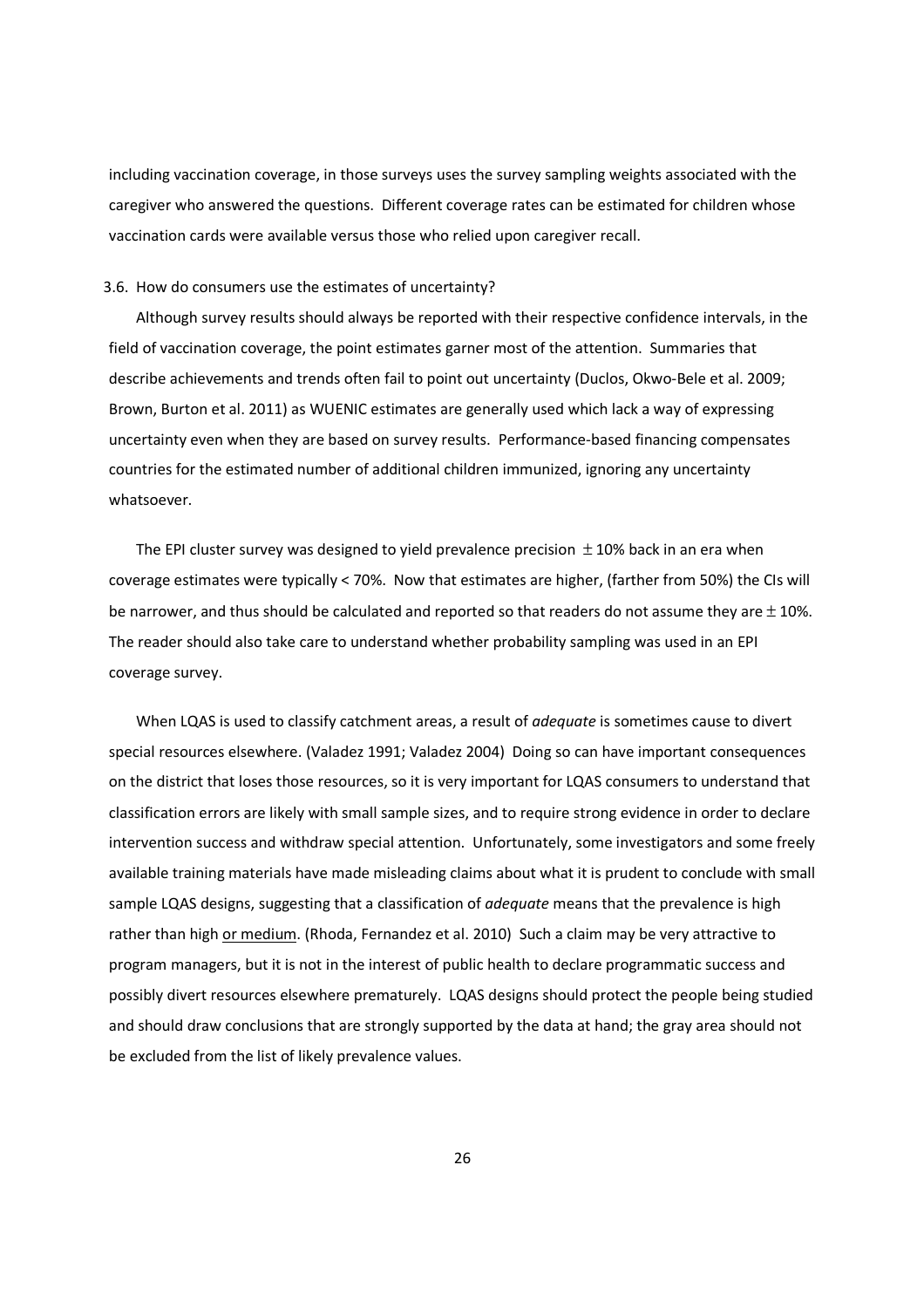#### 4. Discussion

Vaccination coverage is an important indicator used not only to monitor immunization programs but also health systems performance at national and global levels. Its accurate measurement is critical to ensure that performance-based financing rewards real performance, and to guide program implementation. At national and sub-national levels, identifying low coverage areas is important to trigger action to reach underserved children, who are often those at highest risk of mortality should they acquire a vaccine-preventable infection. (Rheingans, Atherly et al. 2012) Vaccination coverage is a key component of cohort analyses which estimate the build-up of susceptible children after a measles campaign and identify when follow-up campaigns are needed. (de Quadros, Olive et al. 1996) Inflated coverage data contribute to delays in implementing follow-up campaigns and allows measles outbreaks to occur with substantial avoidable mortality. (Simons, Ferrari et al. 2012) Accurate recording of an individual's vaccination status is also essential in order for health workers to determine eligibility for vaccination at each health center visit, and to evaluate vaccine effectiveness using case-control or cohort approaches. (Orenstein, Bernier et al. 1985)

Vaccination coverage is clearly defined and understood by health workers and policy makers, making it perhaps the simplest indicator of child health. Nonetheless, its measurement is beset with challenges. (Murray, Shengelia et al. 2003; Lim, Stein et al. 2008) Estimates reported by countries to international agencies using administrative data are frequently inflated to unfeasible levels, and PBF may encourage over-reporting. Surveys are traditionally considered a more accurate method of measurement, but they have many sources of error and it is essential to review the methods of any survey before assuming that its results are accurate. Particularly important questions include:

- 1. How likely is information bias to have biased results?
	- For what proportion of subjects were HBVRs available, and is there any external information on the quality of recording in the relevant country (e.g., data quality assessments)?
	- For those with no HBVR, were other written documents (e.g., health facility registers) consulted, and is there any external information on the quality of recording in the relevant country (e.g., data quality assessments)?
	- How likely is it that the verbal history was reliable? Factors which may make it less reliable include a complex and/or recently changed immunization schedule, a long recall period, a long multi-purpose questionnaire, persons other than the mother being interviewed, and respondents having low formal education.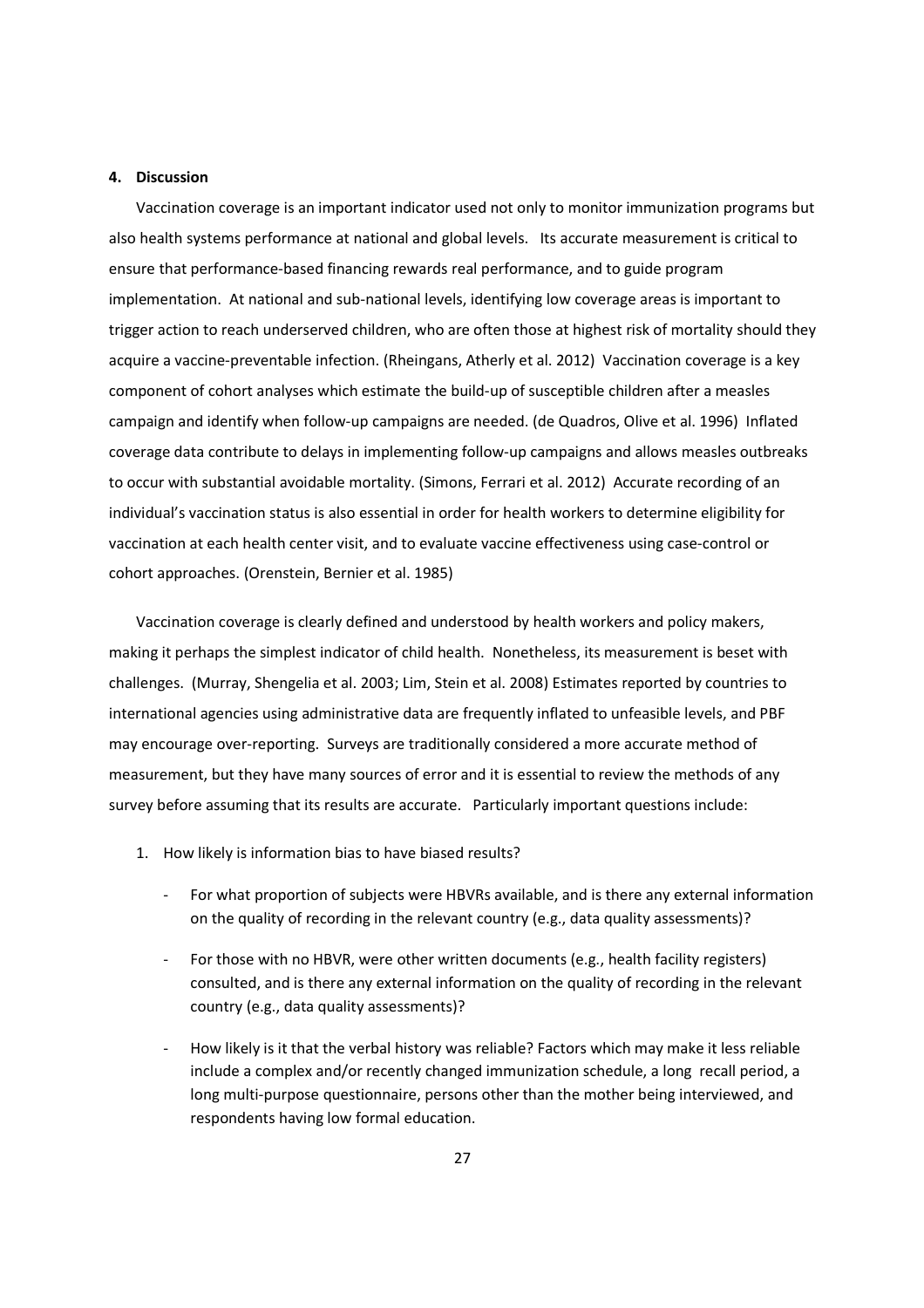- 2. How representative was the survey sample of the target population?
	- Were large parts of the population missed from the sampling frame thought to have a different probability of vaccination (e.g., conflict-affected areas; areas with large populations of unofficial residents who may not be included in census data)?
- 3. How likely was selection bias to have occurred?
	- Were households selected using probability sampling methods?
	- Were revisits conducted and if so, were these done at times most likely to locate a knowledgeable respondent?
	- How closely were field workers supervised and what quality control procedures were done?
- 4. What quality control procedures were done during data management and survey analysis?
- 5. How precise are the estimates?
	- Is the confidence interval presented and is this used appropriately in the survey report?
	- In LQAS surveys, is the gray area (neither adequate nor inadequate) clearly described and correctly interpreted?

Two of the most important potential sources of error are information bias leading to misclassification of vaccine status and selection bias. Information bias can be reduced by seeking more than one source of information on vaccination and triangulating information. (Luman, Ryman et al. 2009) The magnitude of potential misclassification is illustrated by the low HBVR availability in recent surveys in countries which contribute the most to global immunization coverage estimates (Brown 2012). In India, WHO-UNICEF ("WUENIC) coverage estimates since 2009 have been based on a 2008 survey in which cards were seen for only 52% of children. (World Health Organization 2011b) In Nigeria, in the 2009 national immunization coverage survey 40% of 19551 children had cards; DTP1 coverage was only 29% if only card-documented vaccination was accepted but 73% including a verbal history of vaccination. In the 2007 DHS, cards were seen for only 26% of 4945 children. (World Health Organization 2011c) Similar differences have been noted in many other countries. Records of TT may be available for the most recent pregnancy but not for doses in previous pregnancies, in mass campaigns, or doses of DTP in early childhood. Serological surveys show that vaccination coverage surveys tend to underestimate the prevalence of protection against neonatal tetanus.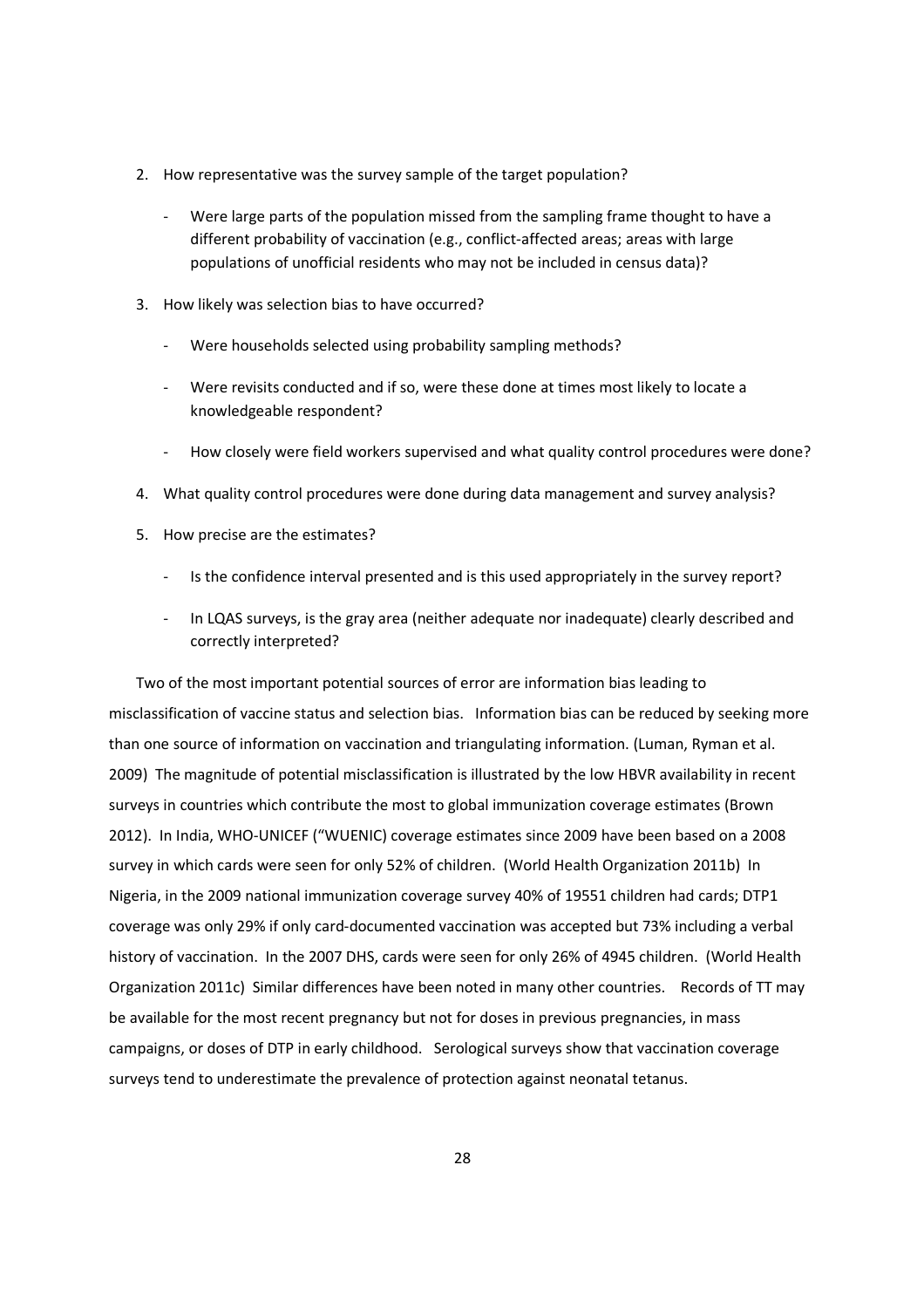To reduce information bias, improved recording of vaccination and access to records is vital; in the long term this will likely involve computerized registries which can also improve program management such as tracking activities, stock keeping and vaccine supply. In the shorter term, much more attention is needed to designing appropriate vaccination records (Usman, Rahbar et al. 2011), encouraging families to keep them, ensuring that survey enumerators conduct revisits if a card is potentially available, adding questions about the condition of the vaccination card (e.g., is it the original record or a replacement; does it have adequate space for recording all vaccines; is it easily legible), and referring to health facility-based records at least on a subsample of children. Discrepancies between information from different sources should be reported in survey results, and discussion of discrepancies at local and national levels should help to improve recording practices. In multi-indicator surveys, vaccination coverage could be cross-tabulated against coverage of other interventions for persons with and without a HBVR; if the verbal history is reliable the same associations should be found in both groups.

Selection bias may arise from the use of suboptimal sampling frames, non-probability sampling methods, and/or enumerator procedural failures. Groups which may be omitted from sampling frames include those living in conflict-affected areas , geographically remote or inaccessible areas, rapidly growing urban areas (Bharti, Tatem et al. 2011), street children, and recent migrants (temporary or permanent), all of whom may be at greater risk of vaccine-preventable disease morbidity and mortality. Depending on the context and purposes of the survey, special effort may be needed to update the population data used for the sampling frame or to conduct special surveys among these groups; the need for this could be assessed initially by modeling the potential effect of plausible variations in each of these factors under different assumptions about coverage in those included or excluded from the frame.

Biomarkers are a potential tool to monitor program performance but have several limitations for validating coverage. Currently, serological assays capable of distinguishing immunity generated following vaccination from that following "natural" infection are only available for tetanus toxoid (since infection does not generate lasting immunity) and subunit vaccines , where vaccines induce only antibody to antigens included in the vaccine and not to other antigens found in the whole organism. For hepatitis B, for example, vaccine induces antibody only to the surface antigen whereas infection induces long-lasting antibody to both surface and core antigens. (Cutts and Hall 2004) Both tetanus toxoid and hepatitis B vaccines are given in multi-dose schedules and a large proportion of individuals have antibodies after two doses, however (subsequent doses being given to ensure long-lasting immunity), thus detection of antibodies to the relevant antigen does not indicate reliably how many doses have

29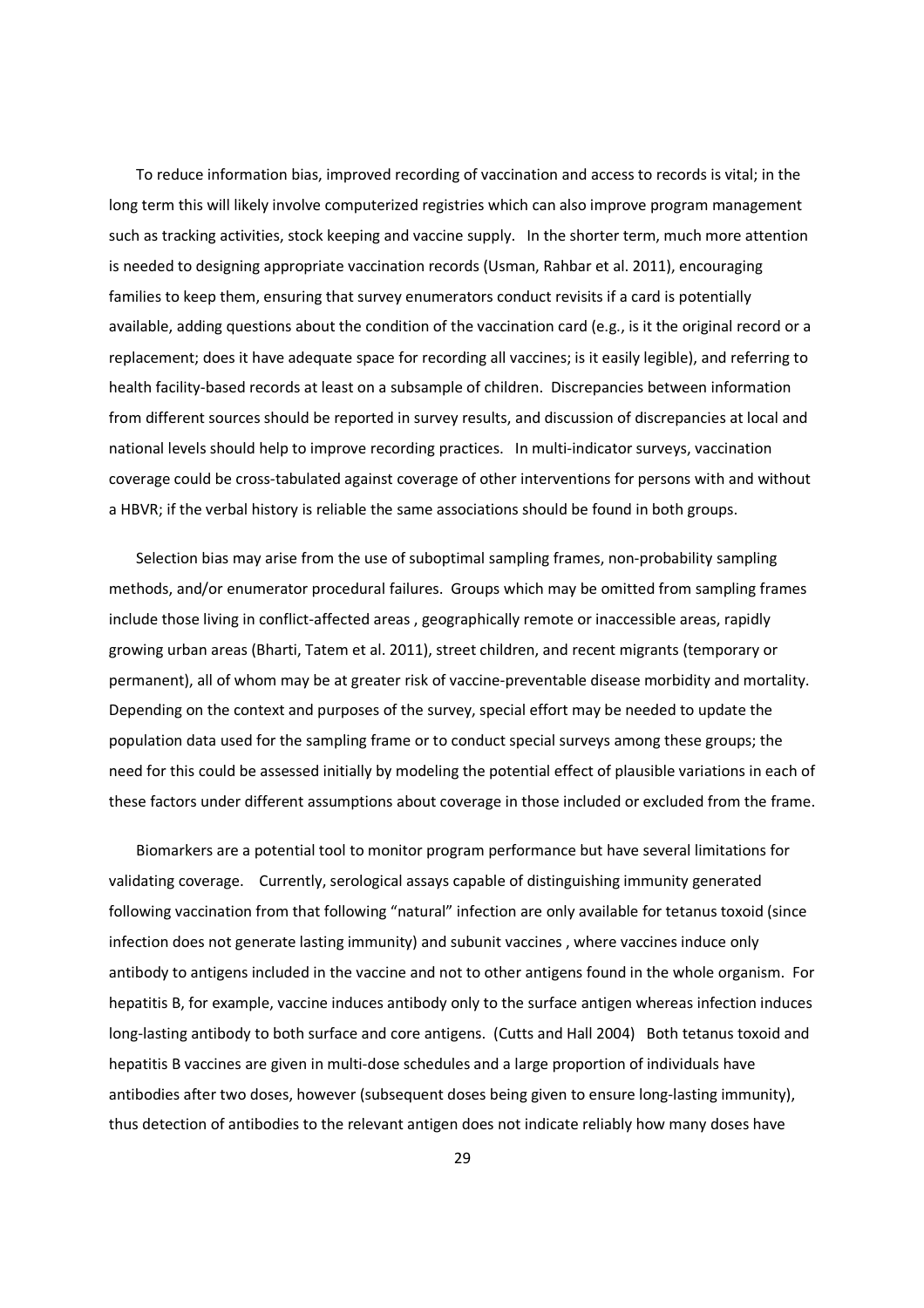been received. (Tapia, Pasetti et al. 2006) Furthermore, absence of antibody does not mean that the child had never been vaccinated; seronegativity could instead be observed after only one dose or after multiple doses of vaccine whose potency had been reduced by freezing. These biomarkers are therefore potentially useful to estimate population-level protection (Fortuin, Maine et al. 1995) but not necessarily to validate coverage measurements. For vaccines such as measles and rubella in settings such as the Americas where infection has been reduced to very low levels, serological surveys could theoretically be used to validate coverage, (though assumptions about vaccine effectiveness would still be needed), but disease surveillance is considered a more cost-effective way to monitor sustained success. The development of antibody assays on oral fluid samples for measles (Nigatu, Nokes et al. 1999) (Nigatu et al 1999) and tetanus (Tapia et al 2006) may make surveys with repeated sample collection more acceptable and allow evaluation of measles vaccine campaigns. (Nigatu, Samuel et al. 2008)

Large multi-purpose surveys like DHS have the goal of providing a coverage estimate from a probability sample that can be used for meaningful comparisons over time or between locations. Those survey projects usually take a year or more to complete and make results available. In other cases the estimates are needed quickly for a particular purpose. Smaller surveys may be less precise but allow greater attention to reducing non-sampling errors especially if they are single-purpose, and if probability sampling is used and survey procedures implemented rigorously, high-quality coverage estimates can be obtained. The EPI cluster sample is practicable to conduct at sub-national level and can yield useful and valid results especially if done according to the updated WHO guidance including appropriate calculation of sample size and use of probabilistic sampling (WHO 2012b). Whatever type of survey is done, all efforts must be made to reduce bias and this may mean that additional skilled resources are provided to DHS or MICS survey teams to enable a focus on obtaining documentation of vaccination for the maximum number of children.

Finally, some estimates are needed on a very rapid basis (e.g., during campaigns, while the vaccination team is still in the area ), to decide whether to release a vaccination team to move to the next district or have them re-canvas an area that was inadequately covered the first time through. In those cases the balance between obtaining a statistically valid estimate or adopting a purposive sampling method focused on areas thought most likely to have low coverage needs to be considered. Some evaluators have found such a purposive sampling method to work well, giving same-day results at low-cost. (Izurieta, Venczel et al. 2003) Recent experience with rapid monitoring of polio campaigns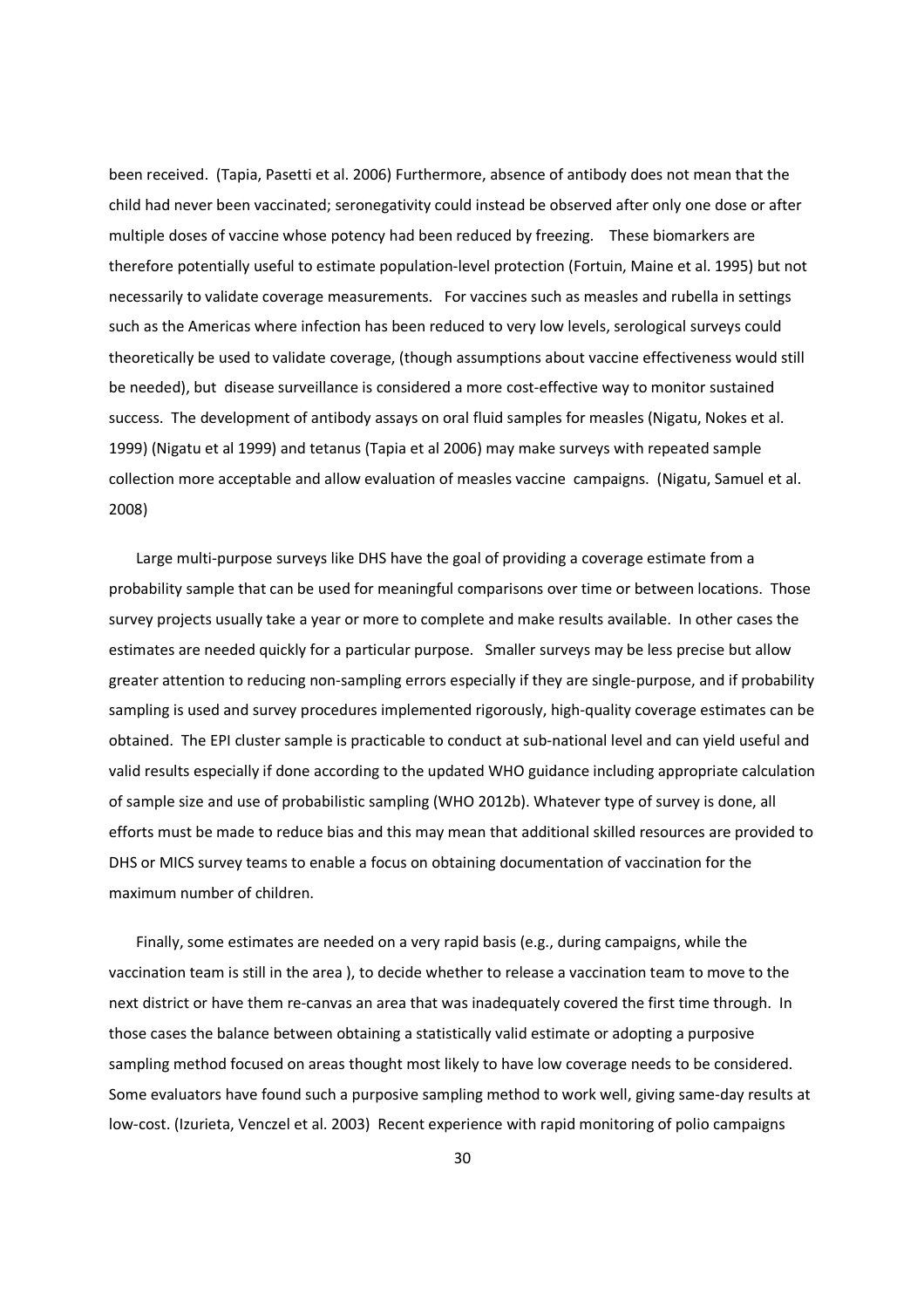using purposive sampling elsewhere, however, has been less positive and current WHO plans are to use LQAS for polio campaign monitoring. It is essential that LQAS results be interpreted appropriately with due recognition of the gray area.

In conclusion, while it is critical to recognize the limitations of coverage as an indicator of program success, there is great potential to use even imperfect coverage data together with other program indicators to improve program management. For global policy-making, it is essential to assess the potential for bias in coverage estimates from whatever source. The inclusion beginning in 2011 of a "grade of confidence" (GOC) in the WUENIC in country reports produced by WHO-UNICEF is a first step<sup>1</sup>. The GOC reflects the degree of empirical support upon which the estimates are based and is not a judgment of the quality of data reported by national authorities. Further work to incorporate assessment of the quality of surveys when these are available will increase the helpfulness of the GOC. Policy makers also need to pay attention to the confidence intervals, not only the point estimates, when using survey results.

As a measure of population protection, coverage is limited by assumptions about vaccine effectiveness and thus is helpful but not sufficient, and additional information on effective vaccine management assessments, surveillance, outbreak investigations and special studies is needed to obtain a fuller picture of program impact. (Lowther, Curriero et al. 2009) For some vaccines, biomarkers are already available which can be used to measure the prevalence of immunity in the target population while for others, better biomarkers are needed. There is currently tension between PBF systems which reward high coverage and efforts to improve the quality of coverage measurement. It is time to reward actions which improve the quality of data and not only a country's apparent coverage achievements.

<u>.</u>

 $1$  A score of 3 indicates that the estimate is supported by reported data (R+), coverage recalculated with an independent denominator from the World Population Prospects from the UN Population Division (D+) and at least one supporting survey within 2 years (S+). While well supported, the estimate still carries a risk of being wrong. A score of 2 indicates that the estimate is supported by at least one data source; [R+1, [S+1, or [D+1; and none of the data sources challenges the estimate. A score of 1 indicates that there are no directly supporting sources of data.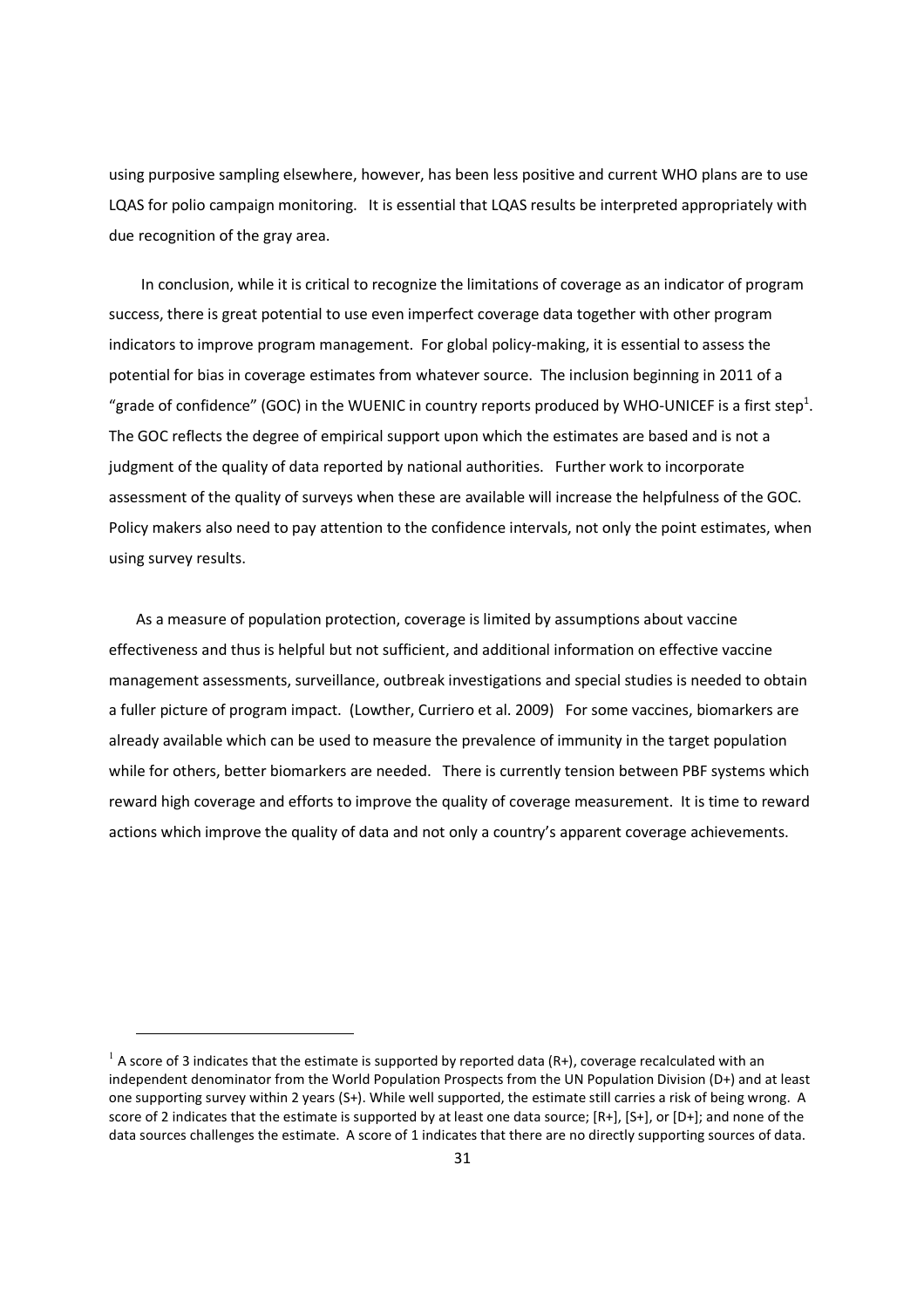#### 5. References

- Ahmed, S., D. Ali, et al. (2009). Evaluation of UNICEF Multiple Indicator Cluster Surveys Round 3 (MICS3) Final Report. Report to UNICEF under contract no. EO/ICC/2007/04, John Snow, Inc. (JSI).
- Bennett, S., A. Radalowicz, et al. (1994). "A computer simulation of household sampling schemes for health surveys in developing countries." International Journal of Epidemiology 23(6): 1282-1291.
- Bennett, S., T. Woods, et al. (1991). "A simplified general method for cluster-sample surveys of health in developing countries." World Health Statistics Quarterly 44(3): 98-106.
- Bharti, N., A. J. Tatem, et al. (2011). "Explaining seasonal fluctuations of measles in Niger using nighttime lights imagery." Science 334(6061): 1424-1427.
- Borgdorff, M. W. and G. J. Walker (1988). "Estimating vaccination coverage: routine information or sample survey?" Tropical Medicine & Hygiene 91(1): 35-42.
- Bosch-Capblanch, X., O. Ronveaux, et al. (2009). "Accuracy and quality of immunization information systems in forty-one low income countries." Tropical Medicine & International Health 14(1): 2-10.
- Brenzel L, Measham A, Naimoli J, Batson A, Bredenkamp C, et al. (2009) Taking stock: World Bank experience with results-based financing (RBF) for health. Washington: The World Bank. Available: http://www.rbfhealth.org/rbfhealth/library/doc/taking-stock-world-bank-experienceresults-based-financing-rbf-health. Accessed August 29, 2012.
- Brown J, Monasch R, Bicego G, Burton A, Boerma JT (2002) An assessment of the quality of national child immunization coverage estimates in population-based surveys. MEASURE Evaluation, Carolina Population Center, University of North Carolina at Chapel Hill. Available: http://www.cpc.unc.edu/measure/publications/wp-02-53/at\_download/document. Accessed August 29, 2012.
- Brown, D. W., A. Burton, et al. (2011). "A mid-term assessment of progress towards the immunization coverage goal of the Global Immunization Vision and Strategy (GIVS)." BMC public health 11(1): 806.
- Brown DW (2012) Child Immunization Cards: Essential Yet Underutilized in National Immunization Programmes. Open Vaccine Journal 5: 1-7.
- Burton, A., R. Monasch, et al. (2009). "WHO and UNICEF estimates of national infant immunization coverage: methods and processes." Bulletin of the World Health Organization 87(7): 535-541.
- Clark A, Sanderson C (2009) Timing of children's vaccinations in 45 low-income and middle-income countries: an analysis of survey data. The Lancet 373: 1543-1549.
- Cotter, B., V. Bremer, et al. (2003). "Assessment of neonatal tetanus elimination in an African setting by lot quality assurance cluster sampling (LQA-CS)." Epidemiology and infection 130(2): 221-226.
- Cutts, F. and A. Hall (2004). "Vaccines for neonatal viral infections: hepatitis B vaccine." Expert Review of Vaccines 3(4): 349-352.
- Cutts, F. T., P. G. Smith, et al. (1990). "Field evaluation of measles vaccine efficacy in Mozambique." American Journal of Epidemiology 131(2): 349-355.
- Dayan, G. H., K. M. Shaw, et al. (2006). "Assessment of Delay in Age-appropriate Vaccination Using Survival Analysis." American Journal of Epidemiology 163(6): 561-570.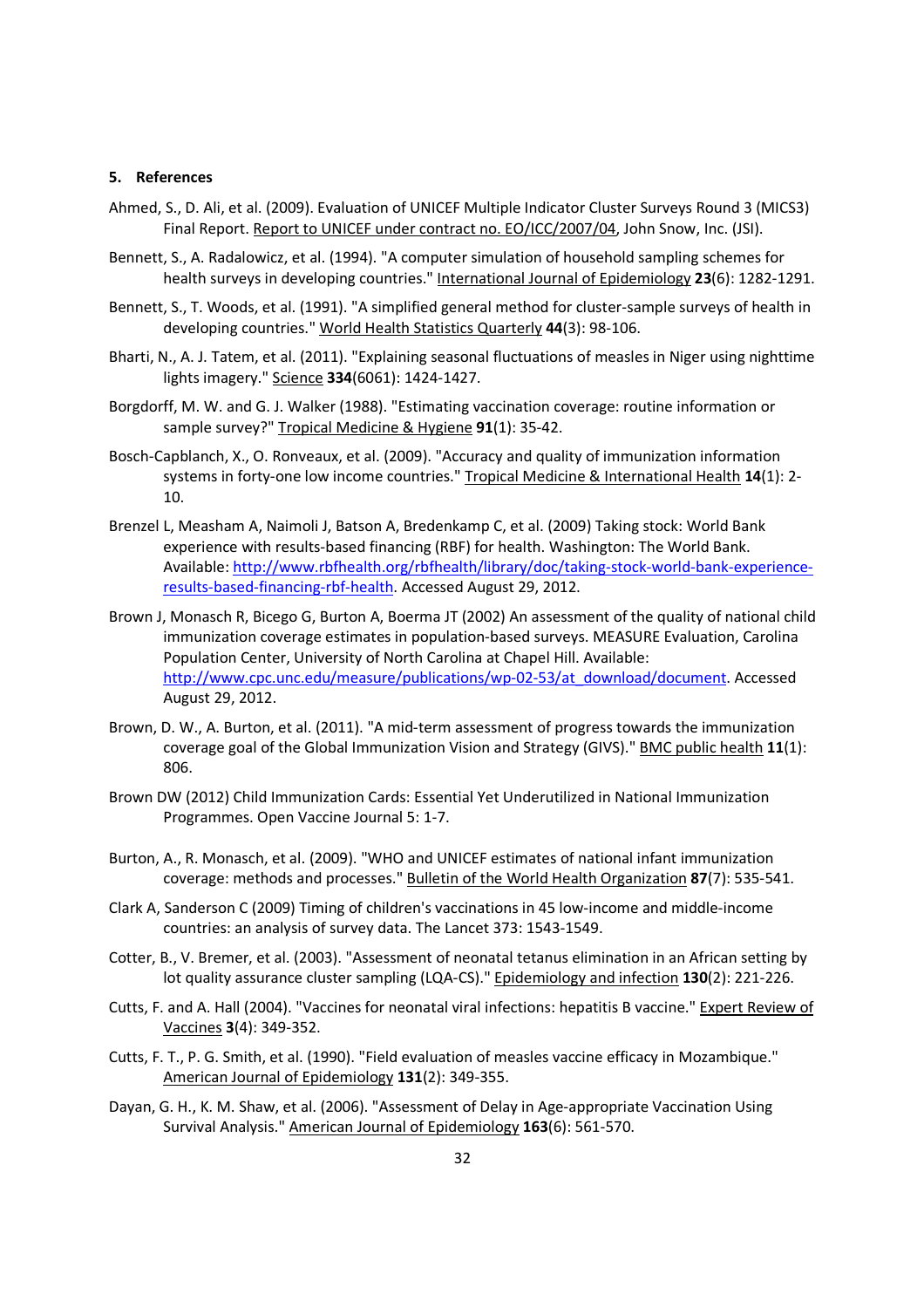- de Quadros, C. A., J. M. Olive, et al. (1996). "Measles Elimination in the Americas Evolving Strategies." The Journal of the American Medical Association 275(3): 224-229.
- Dodge, H. F. and H. G. Romig (1959). Sampling Inspection Tables Single and Double Sampling. New York, John Wiley & Sons, Inc.
- Duclos, P., J. M. Okwo-Bele, et al. (2009). "Global immunization: status, progress, challenges and future." BMC International Health and Human Rights 9(Suppl 1): S2.
- Fortuin, M., N. Maine, et al. (1995). "Measles, polio and tetanus toxoid antibody levels in Gambian children aged 3 to 4 years following routine vaccination." Transactions of the Royal Society of Tropical Medicine and Hygiene 89(3): 326-329.
- Gareaballah, E. T. and B. P. Loevinsohn (1989). "The accuracy of mother's reports about their children's vaccination status." Bulletin of the World Health Organization 67(6): 669.
- GAVI. (2012a). "Country Eligibility policy Finance & Programmatic policies." Retrieved 6/29/2012, 2012, from http://www.gavialliance.org/about/governance/programme-policies/countryeligibility/.
- Grais, R. F., A. M. C. Rose, et al. (2007). "Don't spin the pen: two alternative methods for second-stage sampling in urban cluster surveys." Emerging Themes in Epidemiology 4(8).
- Hadler, S. C., V. Dietz, et al. (2008). Vaccination programs in developing countries. Vaccines. S. A. Plotkin and W. A. Orenstein. Philadelphia, Saunders.
- Henderson, R. H. and T. Sundaresan (1982). "Cluster sampling to assess immunization coverage: a review of experience with a simplified sampling method." Bulletin of the World Health Organization 60(2): 253.
- Hull, B., A. Dey, et al. (2011). "Immunisation coverage annual report, 2009." Communicable Diseases Intelligence 35(2): 132-148.
- Izurieta, H., L. Venczel, et al. (2003). "Monitoring Measles Eradication in the Region of the Americas: Critical Activities and Tools." Journal of Infectious Diseases 187(Supplement 1): S133-S139.
- Jahn A, Floyd S, Mwinuka V, Mwafilaso J, Mwagomba D, et al. (2008) Ascertainment of childhood vaccination histories in northern Malawi. Trop Med Int Health 13: 129-138
- Kim, S. H., L. Pezzoli, et al. (2012). "Whom and Where Are We Not Vaccinating? Coverage after the Introduction of a New Conjugate Vaccine against Group A Meningococcus in Niger in 2010." PloS one 7(1): e29116.
- Langsten, R. and K. Hill (1998). "The accuracy of mothers' reports of child vaccination: evidence from rural Egypt." Social Science & Medicine 46(9): 1205-1212.
- Lemeshow, S. and S. Taber (1991). "Lot quality assurance sampling: single-and double-sampling plans." World Health Stat Q 44(3): 115-132.
- Lemeshow, S., A. G. Tserkovnyi, et al. (1985). "A computer simulation of the EPI survey strategy." International Journal of Epidemiology 14(3): 473-481.
- Lim, S. S., D. B. Stein, et al. (2008). "Tracking progress towards universal childhood immunisation and the impact of global initiatives: a systematic analysis of three-dose diphtheria, tetanus, and pertussis immunisation coverage." The Lancet 372(9655): 2031-2046.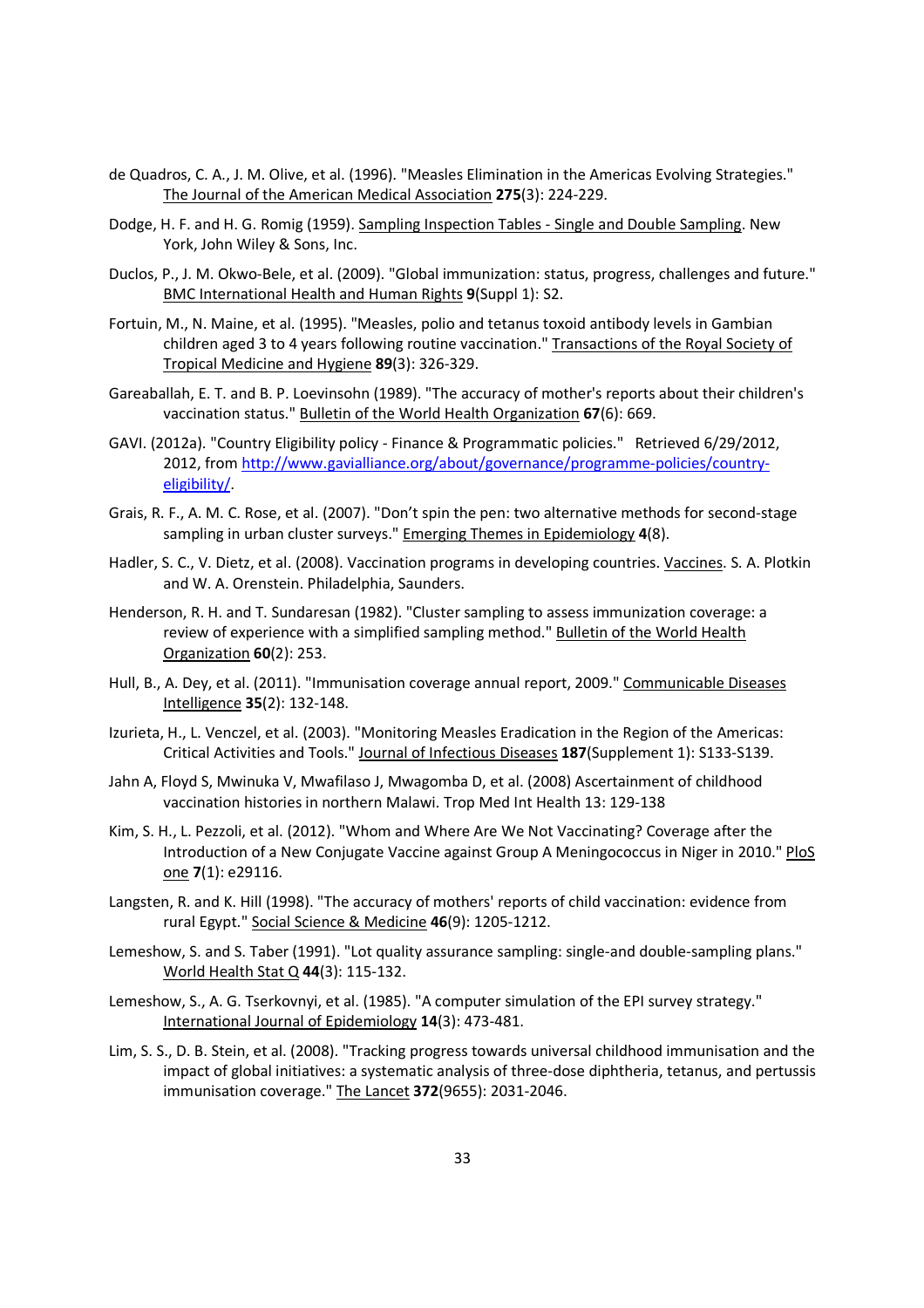- Little, R. J. A. and D. B. Rubin (2002). Statistical analysis with missing data. Hoboken, NJ, John Wiley & Sons.
- Lowther, S. A., F. C. Curriero, et al. (2009). "Population immunity to measles virus and the effect of HIV-1 infection after a mass measles vaccination campaign in Lusaka, Zambia: a cross-sectional survey." The Lancet 373(9668): 1025-1032.
- Luman ET, Barker LE, Shaw KM, McCauley MM, Buehler JW, et al. (2005) Timeliness of childhood vaccinations in the United States. JAMA 293: 1204-1211.
- Luman, E. T., T. K. Ryman, et al. (2009). "Estimating vaccination coverage: Validity of household-retained vaccination cards and parental recall." Vaccine 27(19): 2534-2539.
- Luman, E. T., A. Worku, et al. (2007). "Comparison of two survey methodologies to assess vaccination coverage." International Journal of Epidemiology 36(3): 633-641.
- Measure DHS. (2012). "What We Do." Retrieved 6/1/2012, 2012, from www.measuredhs.com/What-We-Do/Survey-Types/DHS.cfm.
- Millenium Challenge Corporation (2011) Report on the Criteria and Methodology for Determining the Eligibility of Candidate Countries for Millennium Challenge Account Assistance in Fiscal Year 2012. Available: https://www.mcc.gov/documents/reports/report-2011001066201-fy12 selection-criteria.pdf. Accessed August 29, 2012.
- Milligan, P., N. Alpha, et al. (2004). "Comparison of two cluster sampling methods for health surveys in developing countries." International Journal of Epidemiology 33(3): 469-476.
- Murray, C. J. L., B. Shengelia, et al. (2003). "Validity of reported vaccination coverage in 45 countries." The Lancet 362(9389): 1022-1027.
- Myatt, M., T. Feleke, et al. (2005). "A field trial of a survey method for estimating the coverage of selective feeding programmes." Bulletin of the World Health Organization 83(1): 20-26.
- Nigatu, W., D. Nokes, et al. (1999). "Detection of measles specific IgG in oral fluid using an FITC/anti-FITC IgG capture enzyme linked immunosorbent assay (GACELISA)." Journal of Virological Methods 83(1): 135-144.
- Nigatu, W., D. Samuel, et al. (2008). "Evaluation of a measles vaccine campaign in Ethiopia using oralfluid antibody surveys." Vaccine 26(37): 4769-4774.
- Orenstein, W. A., R. H. Bernier, et al. (1985). "Field evaluation of vaccine efficacy." Bulletin of the World Health Organization 63(6): 1055-1068.
- PATH. (2012). "Rethinking the vaccine supply chain." Retrieved 6/29/2012, 2012, from http://www.path.org/projects/project-optimize.
- Pezzoli, L., S. Pineda, et al. (2009). "Cluster-sample surveys and lot quality assurance sampling to evaluate yellow fever immunisation coverage following a national campaign, Bolivia, 2007." Tropical Medicine & International Health 14(3): 355-361.
- Rheingans, R., D. Atherly, et al. (2012). "Distributional impact of rotavirus vaccination in 25 GAVI countries: estimating disparities in benefits and cost-effectiveness." Vaccine 30 Suppl 1: A15-23.
- Rhoda, D. A., S. A. Fernandez, et al. (2010). "LQAS: User Beware." International Journal of Epidemiology 39(1): 60-68.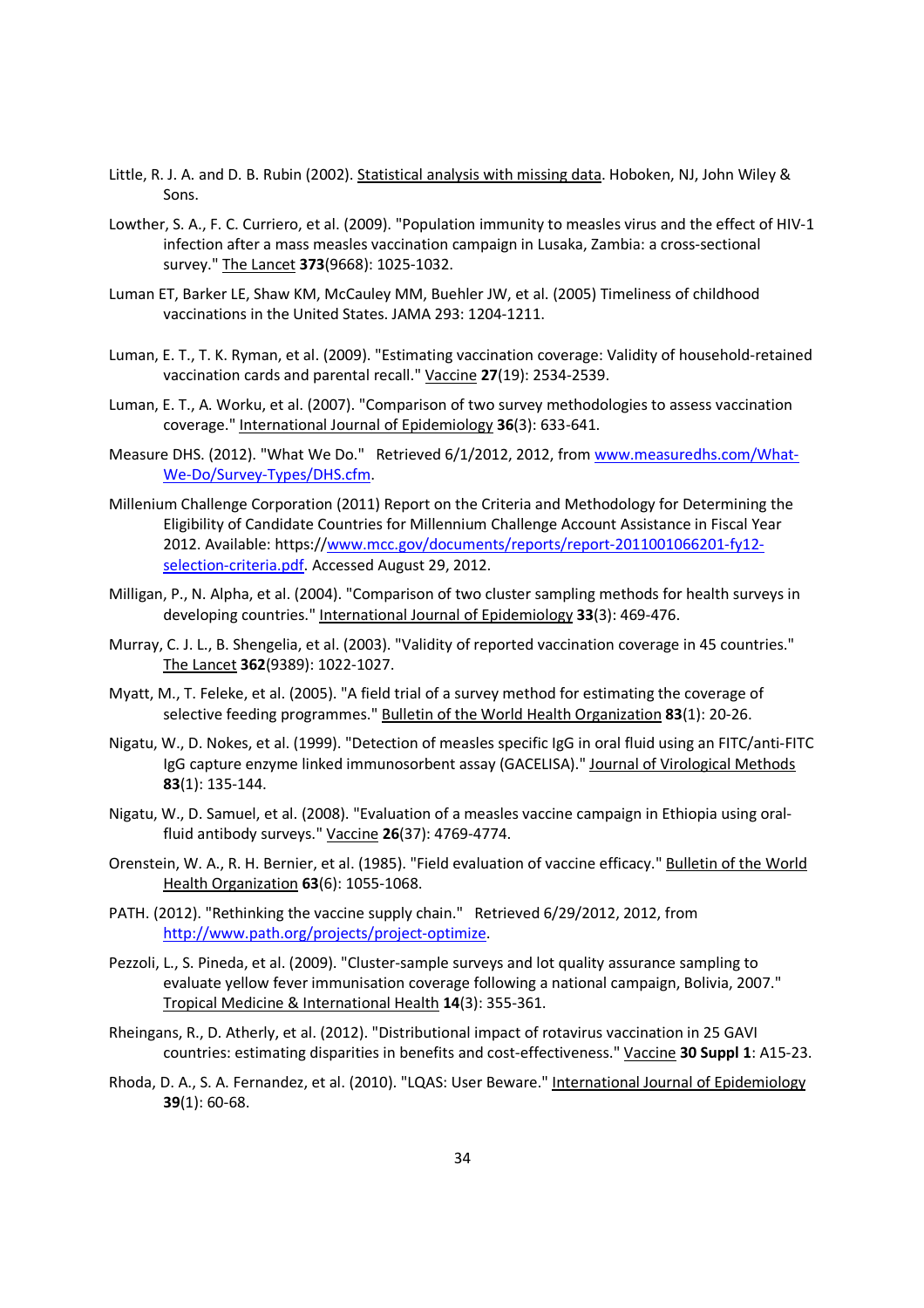- Robertson, S. E., M. Anker, et al. (1997). "The lot quality technique: a global review of applications in the assessment of health services and disease surveillance." World Health Statistics Quarterly 50: 199-209.
- Robertson, S. E. and J. J. Valadez (2006). "Global review of health care surveys using lot quality assurance sampling (LQAS), 1984-2004." Social Science & Medicine 63(6): 1648-1660.
- Ronveaux, O., F. Arrieta, et al. (2009). "Assessment of the quality of immunization data produced by the national individual registration system in Uruguay, 2006." Revista Panamericana de Salud Pública 26(2): 153-160.
- Ronveaux, O., D. Rickert, et al. (2005). "The immunization data quality audit: verifying the quality and consistency of immunization monitoring systems." Bulletin of the World Health Organization 83(7): 503-510.
- Rutstein, S. O. and G. Rojas (2006). Guide to DHS Statistics. Calverton, Maryland, Demographic and Health Surveys ORC Macro.
- Schafer, J. L. (1997). Analysis of incomplete multivariate data. Boca Raton, FL, Chapman & Hall/CRC.
- Schafer, J. L. (2001). Analyzing the NHANES III Multiply Imputed Data Set: Methods and Examples. Hyattsville, Maryland, Prepared for National Center for Health Statistics.
- Simons, E., M. Ferrari, et al. (2012). "Assessment of the 2010 global measles mortality reduction goal: results from a model of surveillance data." Lancet.
- Tapia, M. D., M. F. Pasetti, et al. (2006). "Measurement of tetanus antitoxin in oral fluid: a tool to conduct serosurveys." The Pediatric Infectious Disease Journal 25(9): 819-825.
- Turner, A. G., R. J. Magnani, et al. (1996). "A Not Quite as Quick but Much Cleaner Alternative to the Expanded Programme on Immunization (EPI) Cluster Survey Design." International Journal of Epidemiology 25(1): 198-203.
- UNICEF. (2012). "Childinfo." Retrieved 6/29/2012, 2012, from http://www.childinfo.org/.
- Usman, H. R., M. H. Rahbar, et al. (2011). "Randomized controlled trial to improve childhood immunization adherence in rural Pakistan: redesigned immunization card and maternal education." Tropical Medicine & International Health 16(3): 334-342.
- Valadez, J. J. (1991). Assessing child survival programs in developing countries: testing lot quality assurance sampling, Harvard School of Public Health. Department of Population and International Health.
- Valadez, J. J. (2004). E-mail to USAID responding to LQAS questions.
- Valadez, J. J. and B. R. Devkota (2002). Decentralized supervision of community health program using LQAS in two districts of southern Nepal. Community-Based Health Care: Lessons from Bangladesh to Boston. J. Rhode and J. Wyon. Boston, Management Sciences for Health: 169-200.
- Valadez, J. J., W. Weiss, et al. (2002). Assessing Community Health Programs A Participant's Manual and Workbook Using LQAS for Baseline Surveys and Regular Monitoring.
- Valadez, J. J., W. Weiss, et al. (2003). Assessing Community Health programs: A Trainer's Guide: Using LQAS for Baseline Surveys and Regular Monitoring. London, Teaching Aids at Low Cost (TALC).
- Valadez, J. J. and L. H. Weld (1992). "Maternal recall error of child vaccination status in a developing nation." American Journal of Public Health 82(1): 120-122.